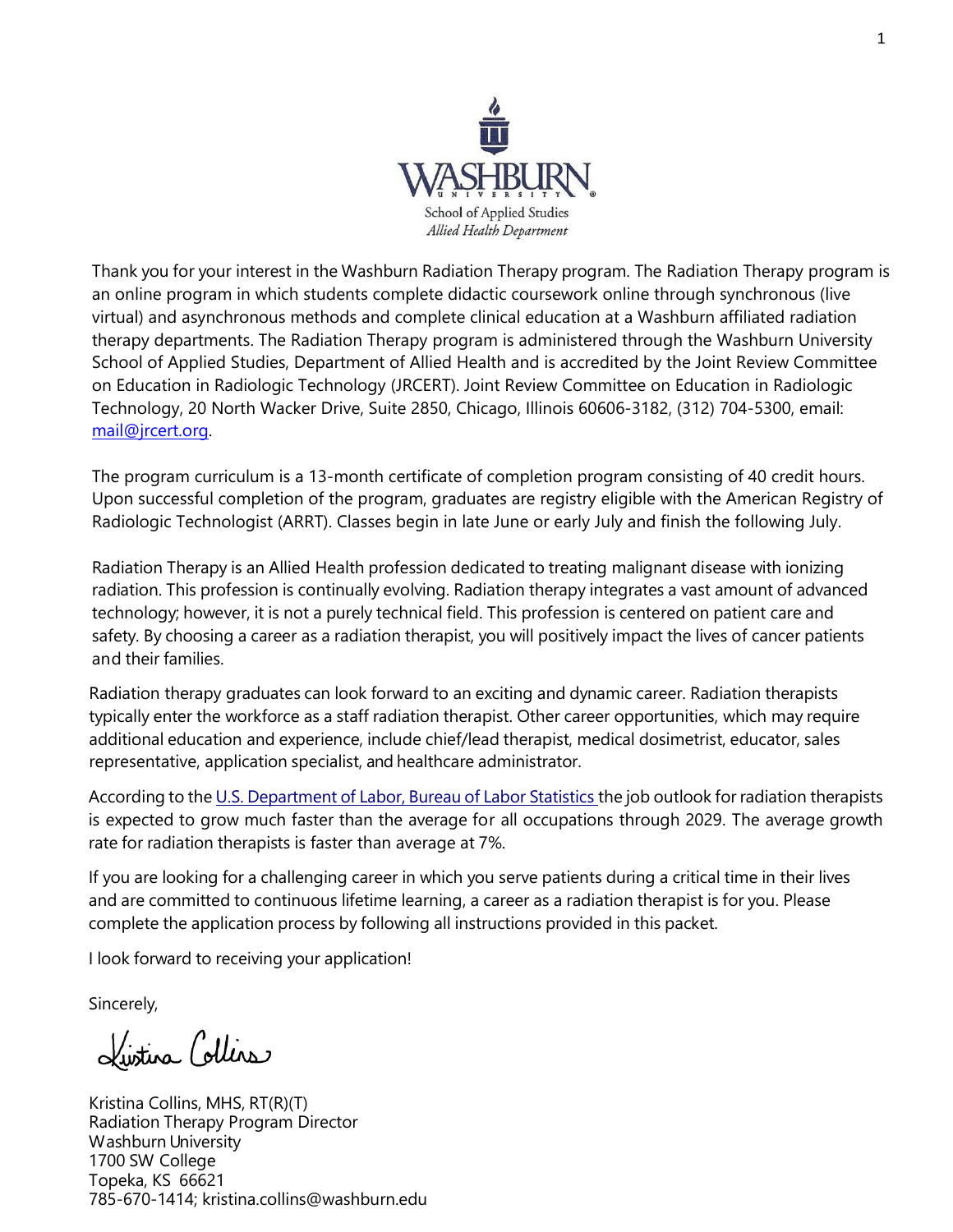### **Washburn University School of Applied Studies Department of Allied Health Radiation Therapy Program**

#### **The Program**

The Radiation Therapy program is administered through the School of Applied Studies, Department of Allied Health. The program curriculum at Washburn is a JRCERT accredited 13-month, 40-credit hour online certificate of completion program. Upon successful completion of the program, graduates are registry eligible with the American Registry of Radiologic Technologists (ARRT). Classes begin in late June/early July and finish the following July.

Students will complete didactic courses online and participate in clinical education at Washburn affiliated radiation therapy departments. Clinical education consists of unpaid experience. In the fall and spring semesters clinical hours are Tuesday-Thursday (8am-4pm) and Friday (8am-12pm). The winter intersession, a component of the spring semester, consists of approximately three weeks in December and January during which clinical hours are Monday-Friday, 8am-4pm. In the summer semester, clinical is scheduled Monday-Thursday (8am-4pm) and Friday (8am-12pm). The program course schedule is provided in this packet and the program calendar is available online at [www.washburn.edu/radiation](http://www.washburn.edu/radiation-therapy)[therapy.](http://www.washburn.edu/radiation-therapy)

**NOTE**: Some didactic courses include a clinical experience as part of a project, report, or presentation. These experiences are most commonly related to learning about equipment or performing quality control procedures. Depending on the clinical site, these procedures may be performed earlier in the morning, over the lunch break, in the evening, or on a weekend. To fulfill these experiences, students may have to alter their clinical hours slightly over a few days.

Didactic courses are delivered through an online learning management system and include weekly synchronous (live virtual) meetings each Monday in the fall and spring semesters. Attendance at the live virtual meetings is required. The virtual Monday meeting times range from 9:00am-4:30pmCST.

#### **Why Major in Radiation Therapy at Washburn University?**

- Dedicated to excellence in teaching, Washburn University today is recognized as an outstanding public, urban learning environment.
- Washburn University began in 1865 as Lincoln College, a school established by the Congregational Church. Lincoln College became Washburn College in 1868 in recognition of the financial support of New England philanthropist, Deacon Ichabod Washburn. In 1941, the citizens of Topeka voted to make Washburn a municipal university.
- Our educational objectives are to prepare individuals for careers and further study in a variety of disciplines for a lifetime of continuous learning.
- Washburn has a reputation as a "teaching" university rather than a "research" institution. More than 90% of our faculty holds doctoral degrees or the highest degree available in their discipline.
- Washburn has an enrollment of approximately 7,300 students.

### **What Careers are Available in Radiation Therapy?**

Radiation Therapy is an exciting and dynamic field. Advancements in technology are dramatically impacting the manner in which radiation therapy is delivered. Radiation therapists typically enter the workforce as staff radiation therapists. Other career opportunities, which may require additional education and experience, include chief/lead therapist, medical dosimetrist, educator, sales representative, application specialist, and healthcare administrator.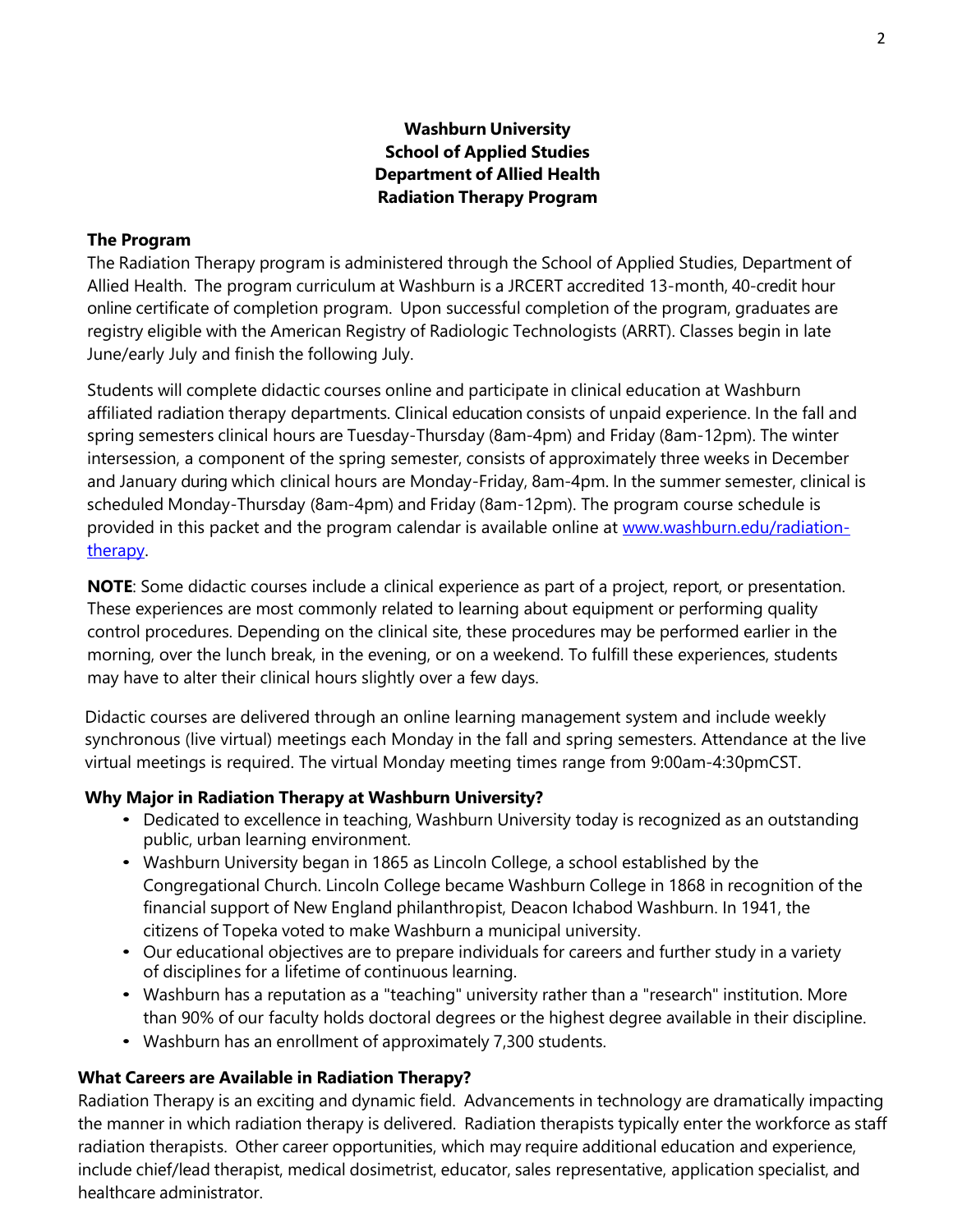#### **Program Mission**

The Radiation Therapy program is focused on the development of qualified radiation therapists who provide optimum patient care through technical competency and professional conduct.

#### **Program Goals and Outcomes**

#### **PROGRAM EFFECTIVENESS OUTCOMES**

*Outcome 1: Students will complete the program.*

*Outcome 2: Graduates will pass the national certification exam on the first attempt within 6 months of graduation.*

*Outcome 3: Graduates will be gainfully employed in radiologic sciences within 12 months of graduation.*

*Outcome 4: Graduates will be satisfied with the overall quality of the program.*

*Outcome 5: Employers will be satisfied with the overall competency of program graduates.*

### **GOAL 1 – PROGRAM GRADUATES WILL BE CLINICALLY COMPETENT.**

*Outcome 1: Students will analyze pertinent data from treatment planning documents.* 

*Outcome 2: Students will accurately position patients for treatment delivery.*

*Outcome 3: Students will evaluate images using various imaging technologies (MV, kV, CBCT).*

#### **GOAL 2 – STUDENTS WILL DEMONSTRATE WRITTEN AND ORAL COMMUNICATION SKILLS.**

*Outcome 1: Students will demonstrate written communication skills.*

*Outcome 2: Students will provide patient education within scope of practice.*

#### **GOAL 3 – STUDENTS WILL DEMONSTRATE CRITICAL THINKING SKILLS.**

*Outcome 1: Students will solve challenges related to non-routine clinical situations. Outcome 2: Students will verify treatment information for completeness and accuracy.*

### **GOAL 4 – STUDENTS WILL DEMONSTRATE PROFESSIONAL WORK STANDARDS.**

*Outcome 1: Students will exhibit professional standards and behaviors.* 

*Outcome 2: Students will assess the importance of professional development.*

\*Program assessment data is available on the program's website under the Quality Indicators menu option [\(www.washburn.edu/radiation-therapy\)](http://www.washburn.edu/radiation-therapy).

#### **Accreditation**

The University is accredited by the Higher Learning Commission; a Commission of the North Central Association of Colleges and Schools.

The program is accredited by the: Joint Review Committee on Education in Radiologic Technology (JRCERT) 20 North Wacker Drive, Suite 2850 Chicago, Illinois 60606-3182 (312) 704-5300 Email: mail@jrcert.org

\*State professional licensing bodies within the U.S. recognize graduates of JRCERT accredited programs.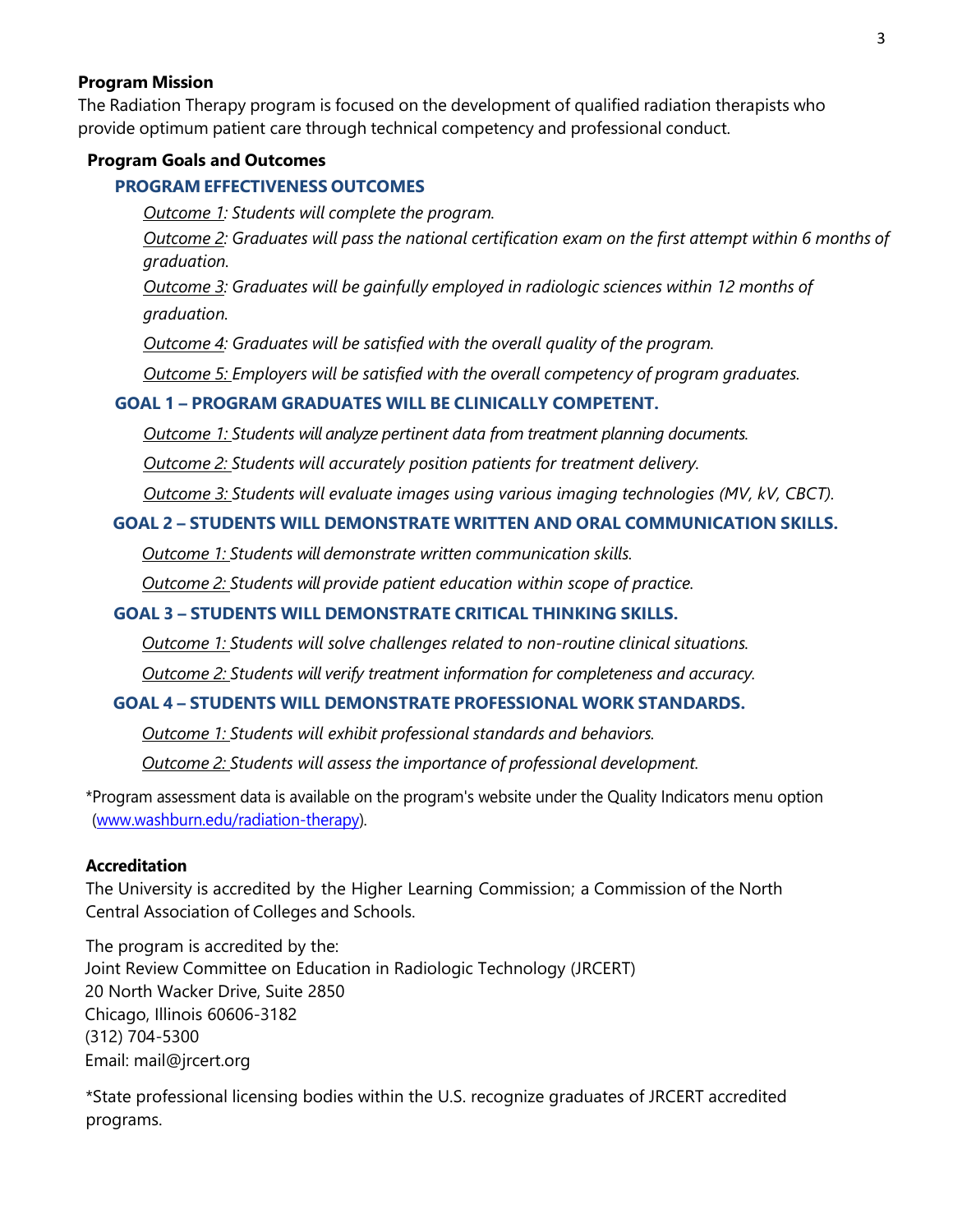#### **State Authorization Reciprocity Agreements (SARA)**

Washburn University is a participant in the SARA initiative, which is a state-level reciprocity process aimed at making the effort to obtain state authorizations more efficient for institutions and to make it easier for students to enroll in distance education programs outside of the states in which they reside. Institutions that are members of SARA are authorized to provide online education to students from all SARA member states. States and institutions that choose to become members of SARA operate under a set of policies and standards that are overseen by the National Council for State Authorization Reciprocity Agreements (NC-SARA) and administered by four regional higher education compacts. For a map showing SARA membership by state, please visit [http://nc-sara.org/sara-states-institutions.](http://nc-sara.org/sara-states-institutions)

- The state of **California** does not participate in SARA; therefore the University is unable to offer online education to individuals living in these states.
	- o However, graduates of the Washburn University Radiation Therapy program, while residing and completing clinical education in SARA participating states, are eligible for licensure in California.
- The state of **New York** and **New Jersey** requires all educational programs outside of the state to be approved by a governmental entity. Due to these extensive governmental requirements, the Radiation Therapy program at Washburn University will not enroll any individual who intends to live in New York or New Jersey and complete clinical education in either state.
	- $\circ$  However, graduates of the Washburn University Radiation Therapy program, while residing and completing clinical education outside of these states, are eligible for licensure.

## **Admission Criteria**

A minimum cumulative grade point average (gpa) of 2.50 is required for application. An applicant must be a graduate of an accredited Radiologic Technology program, possess a minimum of an Associate degree from an institution that is accredited by an acceptable accrediting body according to the ARRT, and hold the professional designation of RT(R).

Specific coursework evaluated during application review includes:

- 1. Human anatomy and physiology
- 2. Written communication (Composition, English, Writing)
- 3. Verbal communication (Communication, Rhetoric, Public Speaking, Speech)
- 4. Radiation physics from radiology program (titles vary)
- 5. Mathematics (college level math course)
	- a. If your math course is lower than Intermediate College Algebra, submit a course description or syllabus to demonstrate course content related to real number systems, algebra of sets, exponents, equations and inequalities, polynomial functions, graphing, radical expressions, operations, inverses of function, equations of lines and systems of linear equations, logarithmic and trigonometric functions

Students who have not yet met these requirements but are in the process of doing so may also be considered for admittance; however, acceptance will be contingent on meeting all admission requirements prior to the program's start date.

**Statement of Non-Discrimination**: *It is the policy of Washburn University to assure equal educational and employment opportunity to qualified individuals without regard to race, color, religion, age, national origin, ancestry, disability, sex, marital or parental status or sexual orientation.*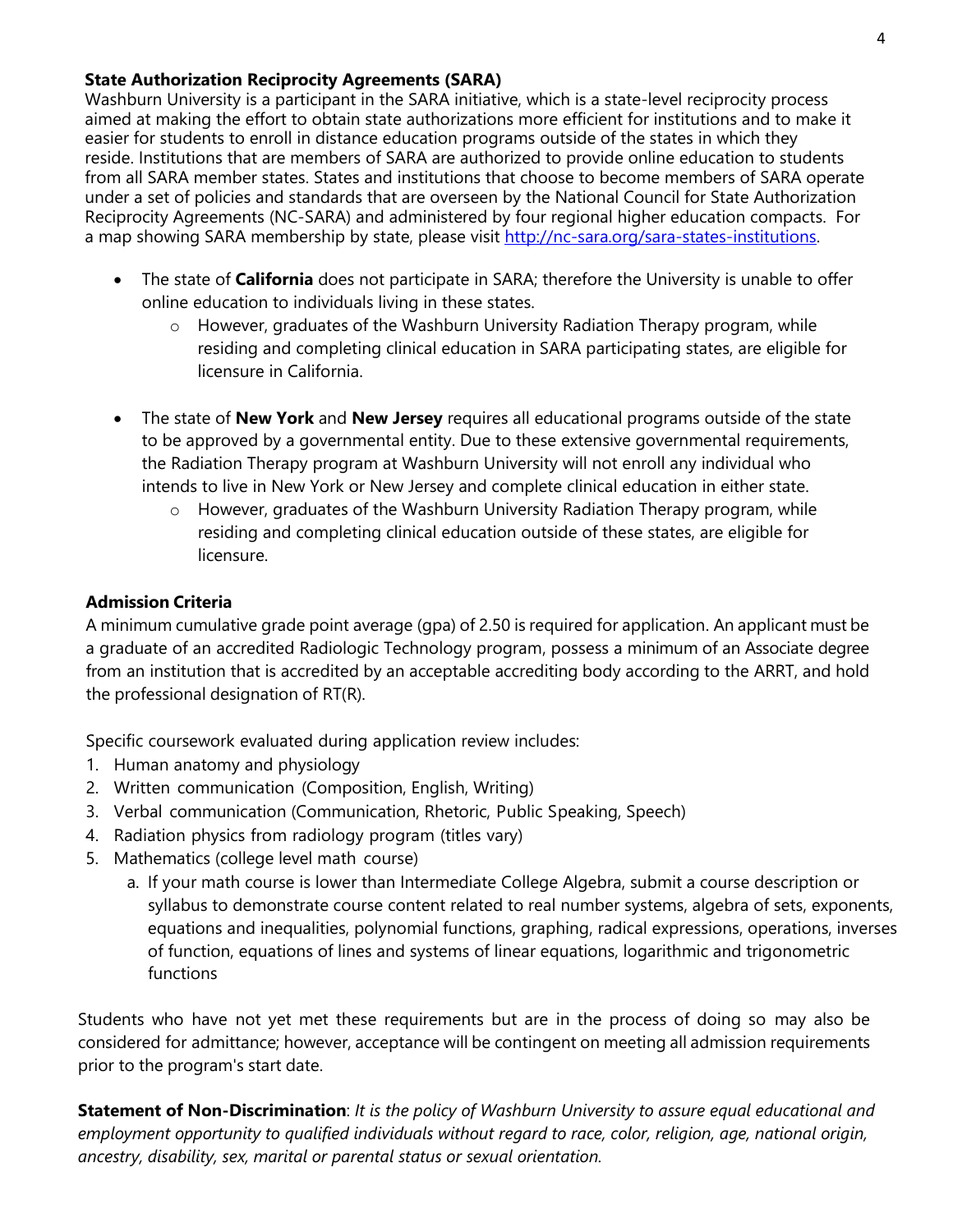#### **Acceptance to the program is conditional on the following**:

- Confirmation of acceptable clinical site placement by May 15.
	- Clinical site must meet the program's affiliation requirements.
	- Clinical site must complete an Affiliation Agreement with the University.
	- Clinical site must be approved by the JRCERT.
	- Student must fulfill clinical site requirements for clinical education. Some clinical sites have special requirements for students to be cleared to complete clinical education. Special requirements include, but are not limited to, a student placement or onboarding fee, orientation training attendance, or special background checks. Students placed at a clinical site with special requirements must fulfill the requirements prior to the program start date. Any additional costs are the responsibility of the student. Students will be notified of special clinical site requirements prior to the program start date or as soon as the program learns of such requirements.
- Graduation from an accredited radiologic technology program.
- Verification of an associate degree or higher from an educational institution accredited by a body acceptable to the ARRT.
- Professional designation by the ARRT as a Registered Radiologic Technologist (RTR).
- Successful completion of a 10 panel drug screen (at student's expense about \$30).
- Successful completion of a criminal background check (at student's expense about \$67).
- Complete submission of required health records (vaccinations, TB test, physical, CPR, etc).

## **Steps for Application**

### **1. Apply to Washburn University**

Submit an "undergraduate application" to Washburn University Admissions Office. <https://www.washburn.edu/admissions/apply.html>



- Click on the "Undergraduate Application" button.
- Create an account.
- The program begins in the SUMMER (not fall). Whenever you are asked to indicate your starting term, be sure to select SUMMER.
- Submit official academic transcripts to the admissions office. This includes transcripts from **ALL** educational institutions where college credit was earned. Address is Washburn University, Admissions, 1700 SW College, Topeka, KS 66621. If submitting transcripts electronically, send to [etranscripts@washburn.edu](mailto:etranscripts@washburn.edu)

*\*Acceptance by Admissions does not guarantee acceptance into the Radiation Therapy Program.*

### **Once your Washburn University application is processed you will be sent:**

- An *email* from Admissions acknowledging your application. This email will contain a Washburn Identification Number (WIN). Your WIN is used throughout your time at Washburn University.
- An *Acknowledgment Letter* from the Admissions Director in approximately 5 business days from submitting your online application.
- An *email* from Washburn University regarding email account activation and information on how to set account password. Using the letter received by Admissions, you will be able to log into your Washburn account.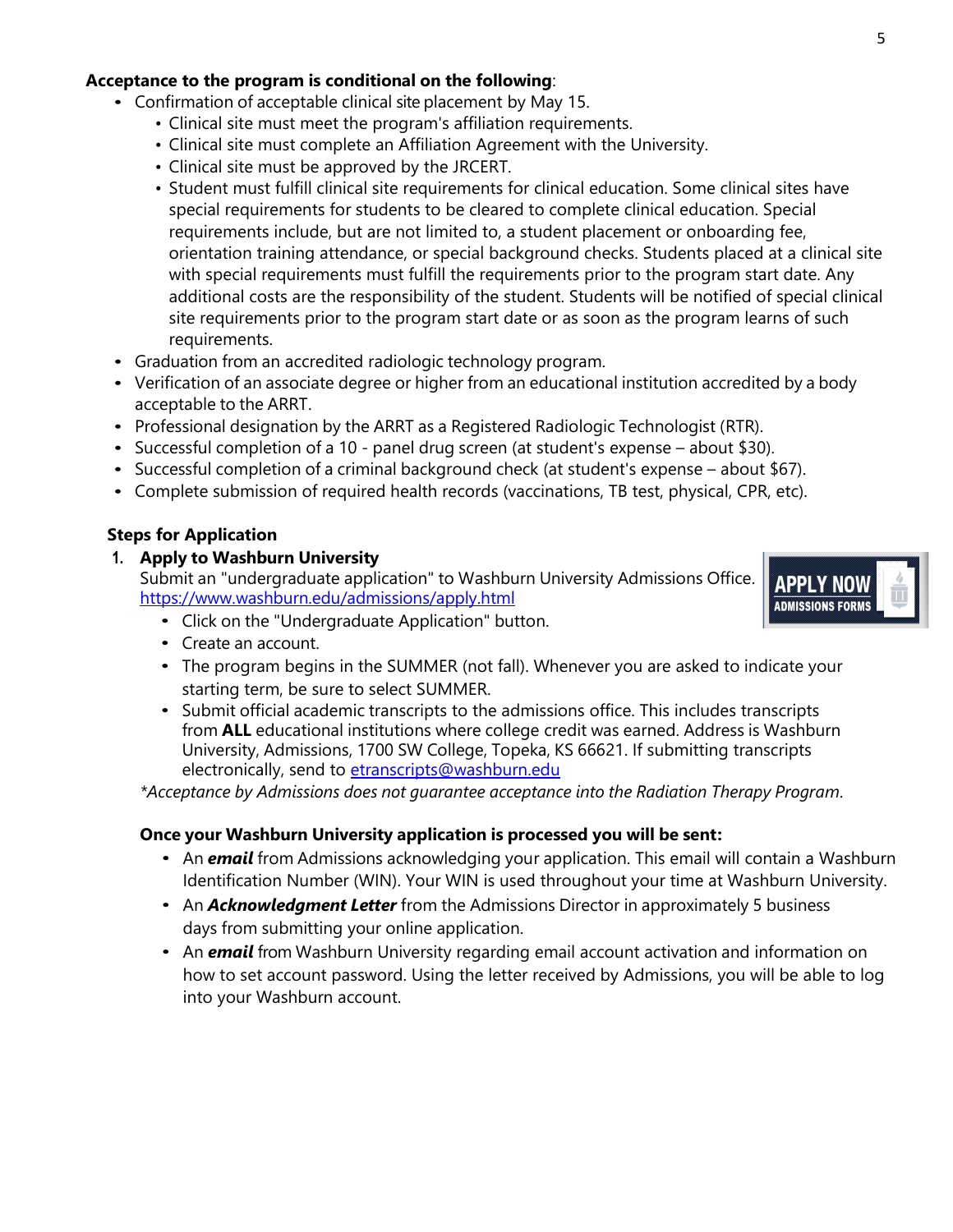### **2. Apply to the Radiation Therapy Program**

Below are the elements of the radiation therapy application process. For submission, please organize the radiation therapy application into a packet in the order listed on the last page of this document and mail it to: Washburn University, Radiation Therapy Program, 1700 SW College, Topeka, KS 66621.

\**Students do not need to wait for confirmation on University acceptance before applying to the Radiation Therapy Program.*

- **Radiation Therapy Application Form -** Complete the program application form electronically or by hand; if completed by hand, please print clearly!
- **Transcripts -** Submit official academic transcripts from ALL educational institutions where college credit was earned to the Radiation Therapy program.
	- o If sending paper transcripts, the address is Washburn University, Radiation Therapy Program, 1700 SW College, Topeka, KS 66621.
	- o If sending electronic transcripts, the address is [etranscripts@washburn.edu.](mailto:etranscripts@washburn.edu) In addition, please include an application document stating the names of the educational institutions in which the transcripts were sent electronically. If you have any questions, call 785.670.2170 or email [lisa.rieschick@washburn.edu.](mailto:lisa.rieschick@washburn.edu)
	- o If currently enrolled in a Radiologic Technology program, when sending an official transcript from your program, be sure it includes the most recent fall semester grades.
	- o Transcripts must demonstrate the following college-level coursework:
		- Human Anatomy and Physiology
		- Written Communication (Ex: Composition, English, Writing)
		- Communication (Ex: Public Speaking, Speech, Human Communication, Rhetoric)
		- Radiation Physics from Radiology Program (Course titles may vary).
		- Mathematics (College-Level Math) *-* If your math course is lower than Intermediate College Algebra, submit a course description or syllabus to demonstrate course content related to real number systems, algebra of sets, exponents, equations and inequalities, polynomial functions, graphing, radical expressions, operations, inverses of function, equations of lines and systems of linear equations, logarithmic and trigonometric functions.
- **Two Recommendation Forms -** The candidate will mail each recommendation form in a sealed envelope with the reference's signature across the flap.
	- o If a graduate from a Radiologic Technology program within the past two years, 1 form MUST be submitted by the Program Director and 1 form from the Clinical Coordinator or a Clinical Instructor of the Radiologic Technology program. Please do not send additional forms or letters.
	- o If a graduate from a Radiologic Technology program more than two years ago and is currently working as a Radiologic Technologist with an RT(R) designation, 1 recommendation form must be submitted by your **DIRECT SUPERVISOR**. The 2<sup>nd</sup> recommendation form may be submitted by a physician or other supervisor who can attest to your professionalism, work ethic, communication skills, etc. A previous Radiologic Technology program faculty could also provide the  $2<sup>nd</sup>$  recommendation. Recommendations from peers or coworkers are not acceptable.
- **Survey of Interest -** Type a response to each question. Focus on demonstrating professionalism, maturity, communication skills, interest in providing quality patient care, and ability to work with others effectively.
- **Observation -** Complete a minimum of a four (4) hour observation at a Washburn-affiliated radiation therapy department. Please contact the Radiation Therapy Clinical Coordinator (Sean Conrad 785.670.1448; [sean.conrad@washburn.edu\)](file://wushare.wuad.washburn.edu/WU/AlliedHealth/Marie) to facilitate the scheduling of an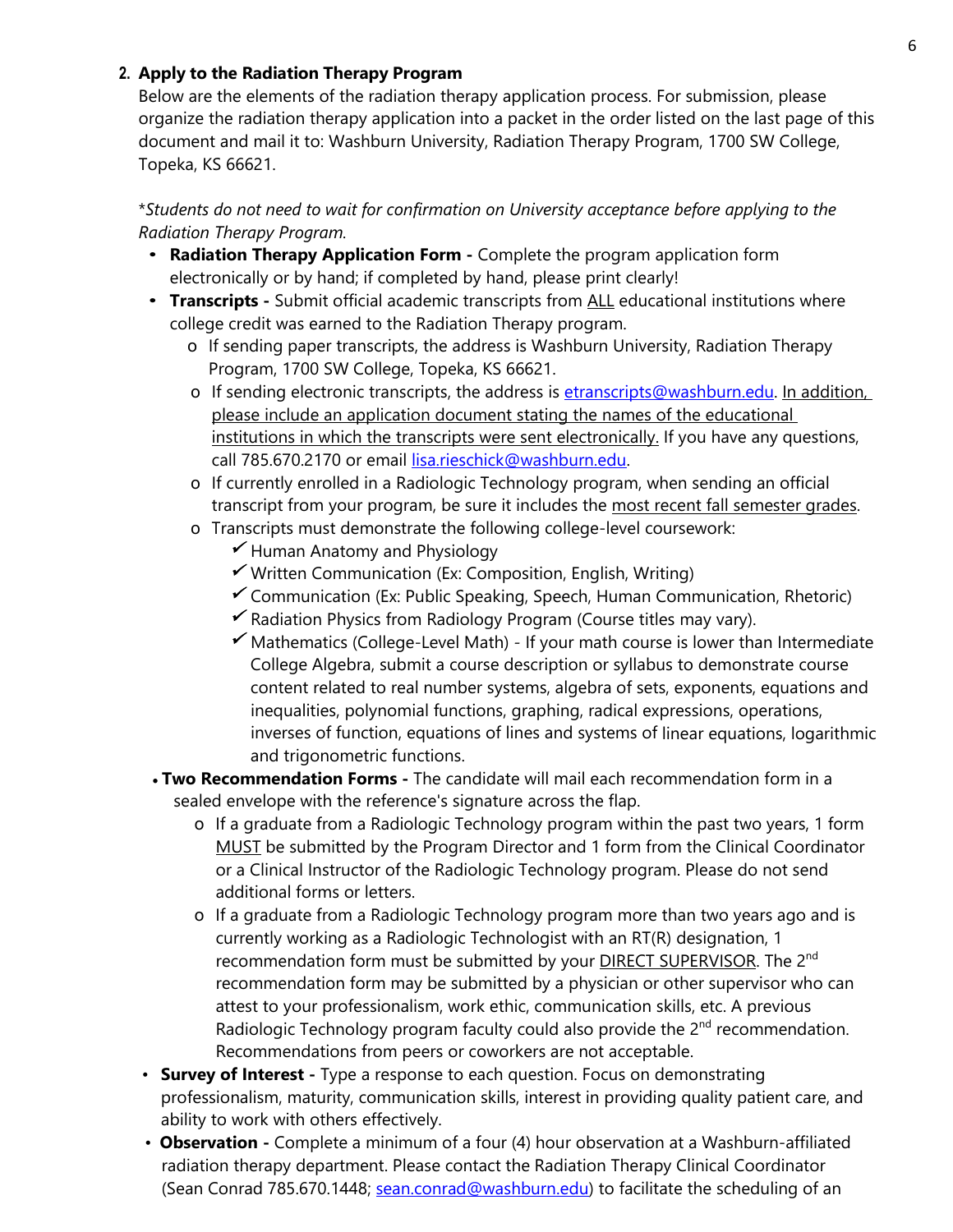observation or to discuss any observation scheduling issues. The observation must be conducted at the student's #1 preferred site. However, observing at more than one site is acceptable. Approach the observation like an interview to communicate a sincere interest in the field, demonstrate initiative, exhibit dependability, and display a willingness to be instructed.

- **Observation Evaluation Form** It is the candidate's responsibility to give the enclosed "Observation Evaluation" form to the supervising radiation therapist at the observation site. That individual will complete the form and return it to the candidate in a sealed envelope with the supervising therapist's signature across the flap.
- **Observation Summary** Upon completion of the radiation therapy observation, prepare a written observation summary addressing each question. Be sure to demonstrate an understanding of the field of radiation therapy, the role of a radiation therapist, the importance of ensuring the accuracy of treatment, methods of providing radiation safety/protection, and how technology has impacted the field.
- **Essential Functions** Read and sign [the Radiatio](mailto:susan.kobzar@washburn.edu)n Therapy Essential Functions form.

## **Application Deadline**

Application to the program and all supporting materials must be postmarked by February 1. Partial applications will not be accepted. FAXED or EMAILED application materials will NOT be accepted. It shall be the responsibility of the student to verify the receipt of all application materials. Students may contact the department secretary at lisa.rie[schick@washburn.edu](mailto:lisa.reischick@washburn.edu) to confirm receipt of application materials.

## **Application Review**

Acceptance into the program is based on academic record with a focus on radiologic technology coursework in addition to college-level courses in anatomy, physiology, math, written communication, and verbal communication. Other scored components include the Survey of Interest, Observation Summary, Observation Evaluation, and Recommendation Forms.

Acceptance by the University and the radiation therapy program and confirmation of an acceptable clinical placement are required for a student to begin the program. A student may be accepted contingent on identifying an appropriate clinical placement; however, if a clinical site is not finalized by May 15, the student will not be eligible to begin the program.

### **Notification Timeline**

Applicants who have met the February 1 primary deadline will be notified via email by April 1 of acceptance or non-acceptance. Applicants who submitted after the primary deadline of February 1 will be contacted by May 1 once the program identifies if there are open spots in the class. The email address provided on the application paperwork will be used to communicate student status. For this reason, be sure to print the email address clearly on the radiation therapy application page and explicitly differentiate the letter O and the number zero.

For all accepted applicants, the program will request certain documents including proof of health insurance, CPR certification, ARRT registration, immunizations, TB testing, physical exam, background check, and drug screen. If the student's designated clinical site has additional requirements, the student must meet the additional requirements, which may be at an additional cost to the student. An information packet containing the appropriate forms and instructions for submitting required documentation will be emailed to each accepted student in May.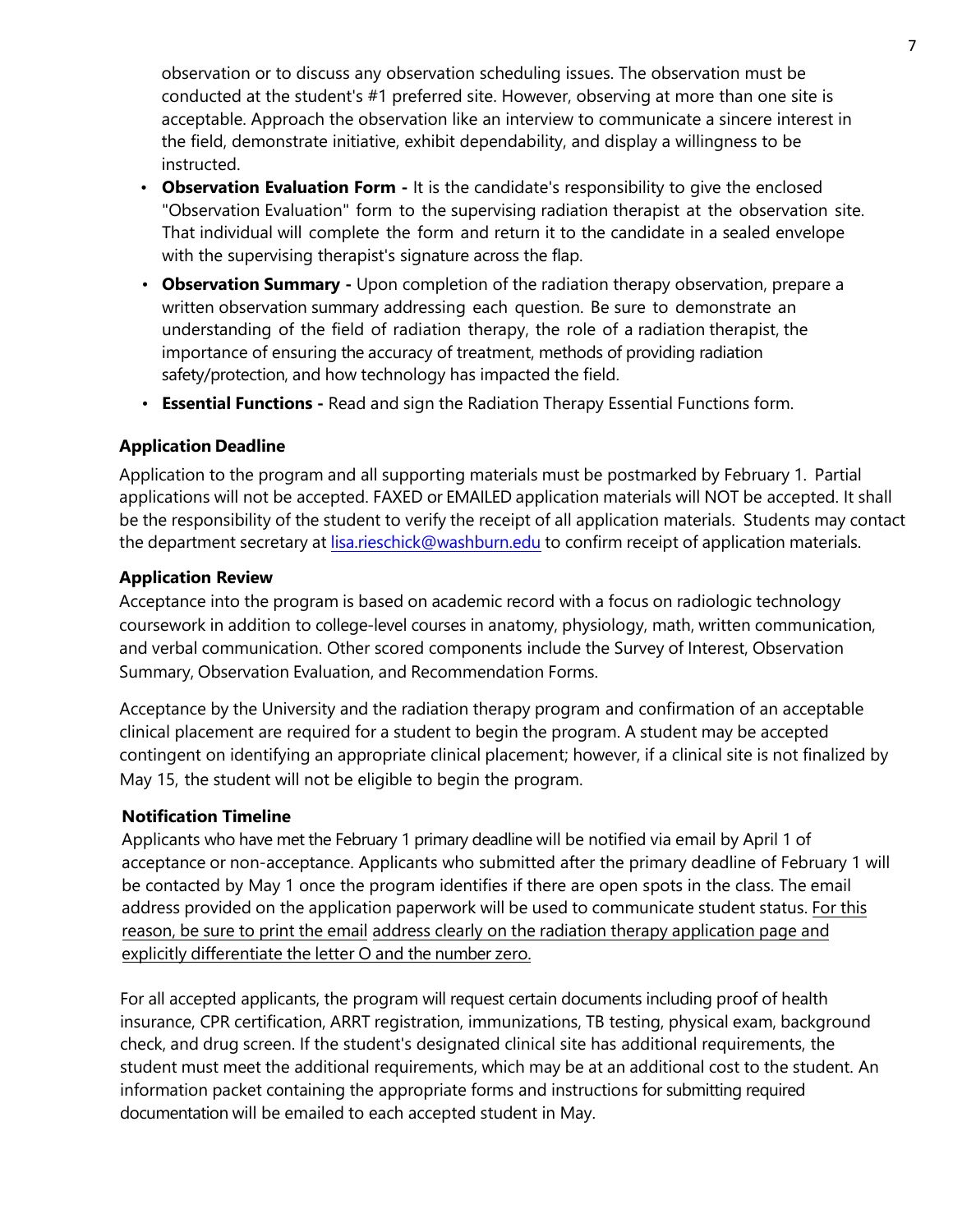#### **Additional Information**

#### **School of Applied Studies Scholarships (SAS)**

You may download a School of Applied Studies (SAS) scholarship application by clicking on the *Scholarship Application* link at [www.washburn.edu/sas/.](http://www.washburn.edu/sas/)

Students must declare a major to qualify for a SAS scholarship. You may have declared your major as part of the original University application process; however, students should verify that a declaration is in place by logging into MyWashburn, selecting the Student Academic Tab, looking for the section or pod titled "Academic Profile". If the academic profile does not identify the Degree as Certificate and the Major and Department as Radiation Therapy, please contact the department secretary by email at lisa.rieschick@wsashburn to have the declaration corrected.

#### **American Society of Radiologic Technologists (ASRT) Foundation Scholarships**

Visit <https://foundation.asrt.org/what-we-do/scholarships> for additional information.

#### **Tuition & Tuition Refunds**

Students accepted into the Radiation Therapy program will be required to pay the Radiation Therapy online tuition rate. Credit hours and fees are subject to change in accordance with University Policy. The most current rate of tuition is available at [http://www.washburn.edu/current-students/business](http://www.washburn.edu/current-students/business-office/tuition-fees.html)[office/tuition-fees.html.](http://www.washburn.edu/current-students/business-office/tuition-fees.html) Students may be eligible for financial aid and student loans. Contact the Financial Aid Department at (785) 670-1151 as soon as possible for assistance and deadline information.

#### **Campus Trips**

Dependent on state and national public health restrictions, the student might be required to attend an on-campus orientation session (at the student's expense) prior to the fall semester. The orientation is in July before beginning of clinical education, which starts in the fall semester. More information regarding the orientation session will be included in the emailed notification of acceptance into the program.

#### **Textbooks**

The cost of textbooks and materials for the entire program is approximately  $$1,200.00$ . Costs are subject to the publisher/ bookstore price increases. Textbooks for the entire year will be purchased prior to the Fall Semester. A book list and ordering instructions will be included in a summer information packet that will be emailed to each accepted student in May.

#### **Trajecsys - Electronic Clinical Management System**

The Radiation Therapy program uses the Trajecsys system for clinical management. This system allows for secure clock-in and clock-out at the clinical setting as well as the completion of competency forms and evaluations. When instructed to do so, accepted students will purchase access to this system directly through Trajecsys (\$100).

#### **Dress Code**

The Radiation Therapy Program does not provide nor require a uniform purchase; however, a dress code policy is in place. The dress code policy is documented in the student manual, which is available on the program's website [\(www.washburn.edu/radiation-therapy\)](http://www.washburn.edu/radiation-therapy) and in the Program and Clinical Manual, which students will purchase at the on-campus orientation.

If the designated clinical site has a stricter dress code policy, the program will require the student to adhere to the site's policy. Some clinical sites will allow business casual clothes with a lab coat; others will allow scrubs.

#### **Health Insurance**

Students must have and maintain health insurance coverage throughout the program year (at the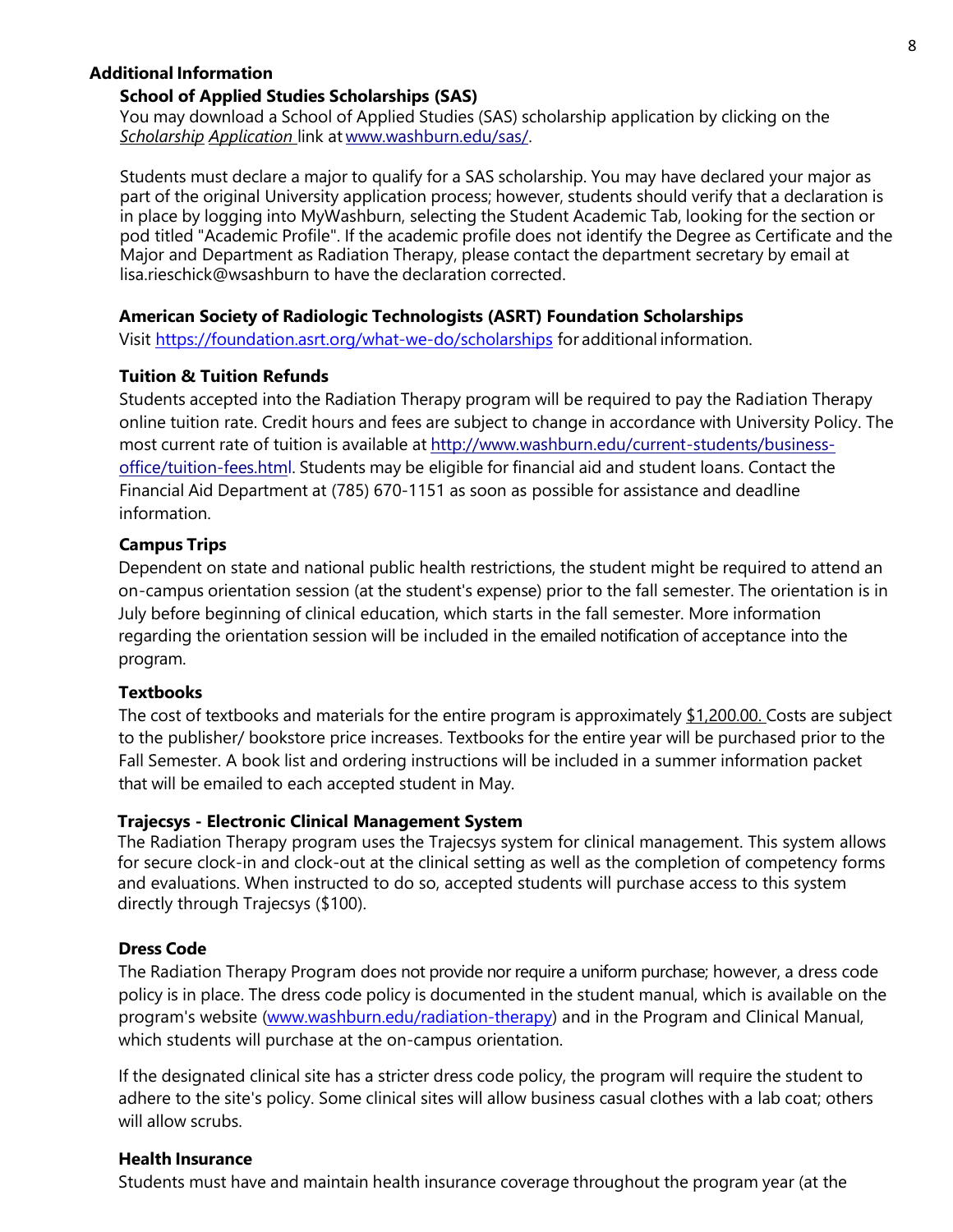student's expense). The clinical coordinator will request proof of coverage prior to the program start date and at points throughout the program year. The University offers coverage for the student, student and spouse or child, and family at a reasonable cost. Call 1.800.520.9909 or visit <http://www.sas-mn.com/> to obtain more information. In the event of injury or illness in the clinical setting, medical care will be provided if necessary, with the cost of the care being the student's responsibility.

## **Physical Exam**

A physical exam with documentation of immunizations (at the student's expense) is mandatory prior to the program start date. Failure to submit a recent physical exam **(within three months of the Fall semester)** and proof of immunizations will keep a student from beginning the program. An information packet containing instructions regarding this requirement will be emailed in May.

## **Drug Screen**

A 10-panel drug screen (at the student's expense) is required by each student. A summer information packet containing the appropriate instructions will be emailed in May. Cost is about \$30.

### **Background Check**

Successful completion of a criminal background check (at the student's expense) is required by each student. Cost is about \$67. A summer information packet containing the appropriate instructions will be emailed in May.

- $\circ$  A criminal background check will be required of all accepted Radiation Therapy students prior to the program start date. Successful completion of the Radiation Therapy program requires participation in clinical practicum courses. Students can only be placed in clinical practicum courses after a background check (at their expense) has been completed, which discloses they do not present a criminal history of:
	- convictions of laws regulating controlled substances\*;
	- convictions, at the felony level of crimes, as defined under Kansas Criminal Code (K.S.A. 21-3101 et seq.) and amendments thereto, which are crimes against persons, crimes against property, or sex offenses;
	- conviction of an offense requiring registry as a sex offender under the Kansas Offender Registry Act or any federal, military or other state law-requiring registry;
	- conviction, at the felony level of crimes, involving moral turpitude which include but are not limited to: perjury, bribery, embezzlement, theft, and misuse of public funds.

**\*E***xception: Persons who have been convicted of a misdemeanor illegal drug offense may be permitted to participate in the clinical practicum pursuant to the process for Management of Misdemeanor Illegal Drug Exception set out below.*

# **Management of Misdemeanor Illegal Drug Exception***:*

- 1. If a background check report demonstrates a discrepancy, the Clinical Coordinator will contact the university contact who has access to the details of background check reports.
- 2. The university contact will determine the cause of the discrepancy and communicate it to the Clinical Coordinator.
- 3. The Clinical Coordinator will report findings from the university contact to the Program Director.
- 4. The university background check policy will be applied as follows:
	- i. If offense is related to items a-d of the background check policy, the student will not be permitted to start the program.
	- ii. If offense is a misdemeanor illegal drug offense and the student is currently on probation for the offense, the student will not be permitted to start the program.
	- iii. If offense is a misdemeanor illegal drug offense and the student is NOT currently on probation for the offense, the student will be provided the following option.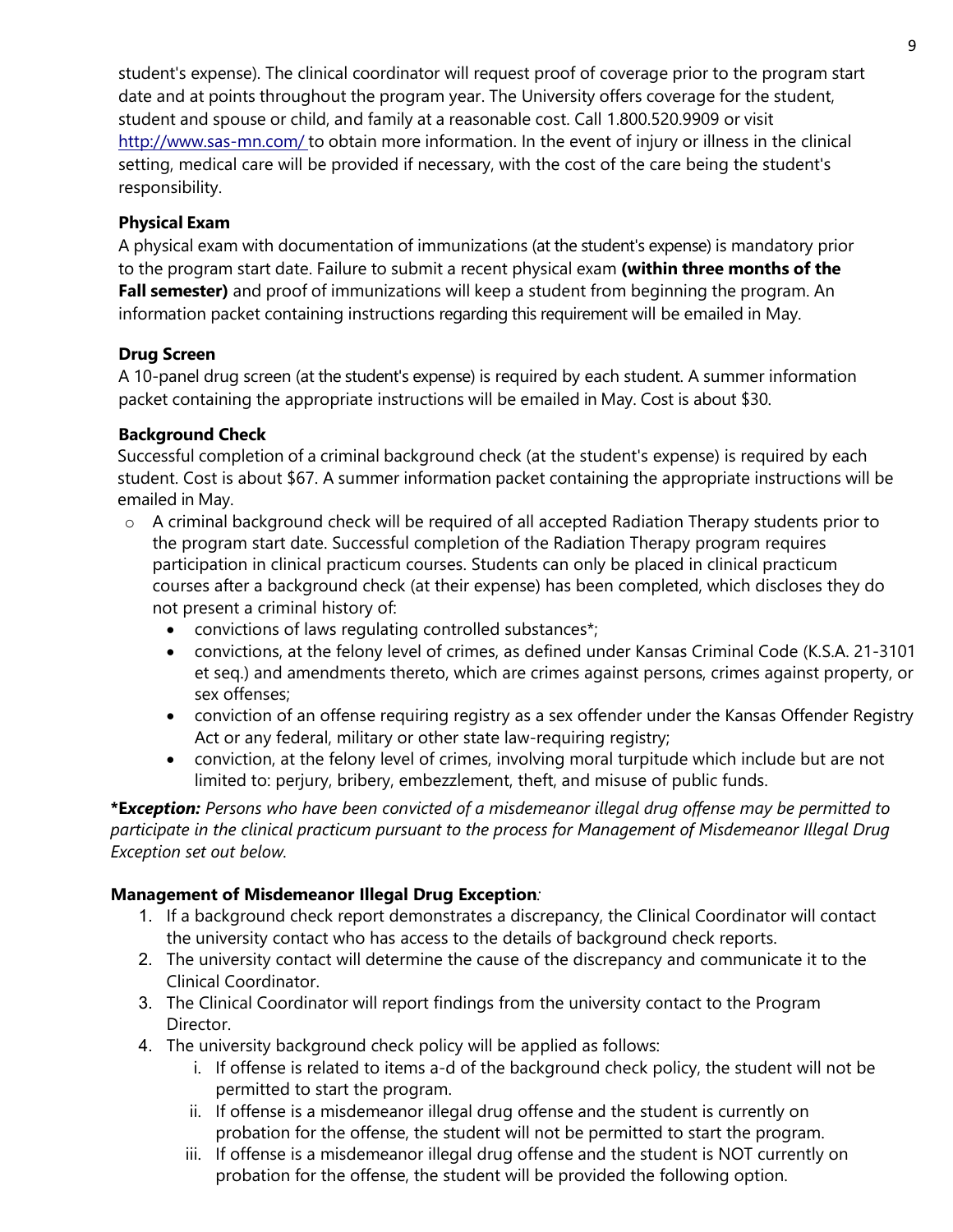- 1. Student may disclose the misdemeanor illegal drug offense to the Clinical Supervisor at the assigned clinical site.
- 2. Clinical Coordinator will follow-up with the Clinical Supervisor at the assigned clinical site about the student's disclosure.
- 3. If the disclosure prohibits student placement at the clinical site, the student will not be permitted to start the program.
- 4. If the disclosure does NOT prohibit student placement at the clinical site, the student will be permitted to start the program and student will be advised to complete the ARRT Pre-Application Ethics Review process [https://www.arrt.org/earn-arrt-credentials/requirements/ethics](https://www.arrt.org/earn-arrt-credentials/requirements/ethics-requirements/ethics-review-preapplication)[requirements/ethics-review-preapplication](https://www.arrt.org/earn-arrt-credentials/requirements/ethics-requirements/ethics-review-preapplication)

## **CPR**

Students must have and maintain CPR certification throughout the program year. An information packet containing instructions will be emailed in May.

### **Liability Insurance**

The University carries liability insurance on the student during his/her clinical education attendance.

## **ARRT Certification**

Students must complete the radiologic technology certification exam and hold the professional ARRT designation of RTR prior to the program start date. An information packet containing the appropriate instructions will be emailed in May.

## **Name Tags**

The student is responsible for acquiring an acceptable tag. The options for name tags include 1) obtaining a name tag (at the student's expense) from an office store (Staples, Office Depot etc.) that has a blue background, white lettering and includes student's first name and the phrase Washburn University Radiation Therapy Student, 2) Clinical site issued name badge that includes student's first name and identifies the individual as a Student, 3) Washburn University issued ID that is acquired while at the on-campus orientation (\$5).

### **Vacations and Holidays**

The following time off is scheduled for the student (dependent on University calendar). A full program schedule is available on the program's website [\(www.washburn.edu/radiation-therapy\)](http://www.washburn.edu/radiation-therapy): Labor Day Fall Recess: 1-2 days Thanksgiving Recess: 3 days Winter Break: 2 weeks Martin Luther King Day Spring Break: 1 week Memorial Day Summer Break: 1 week July 4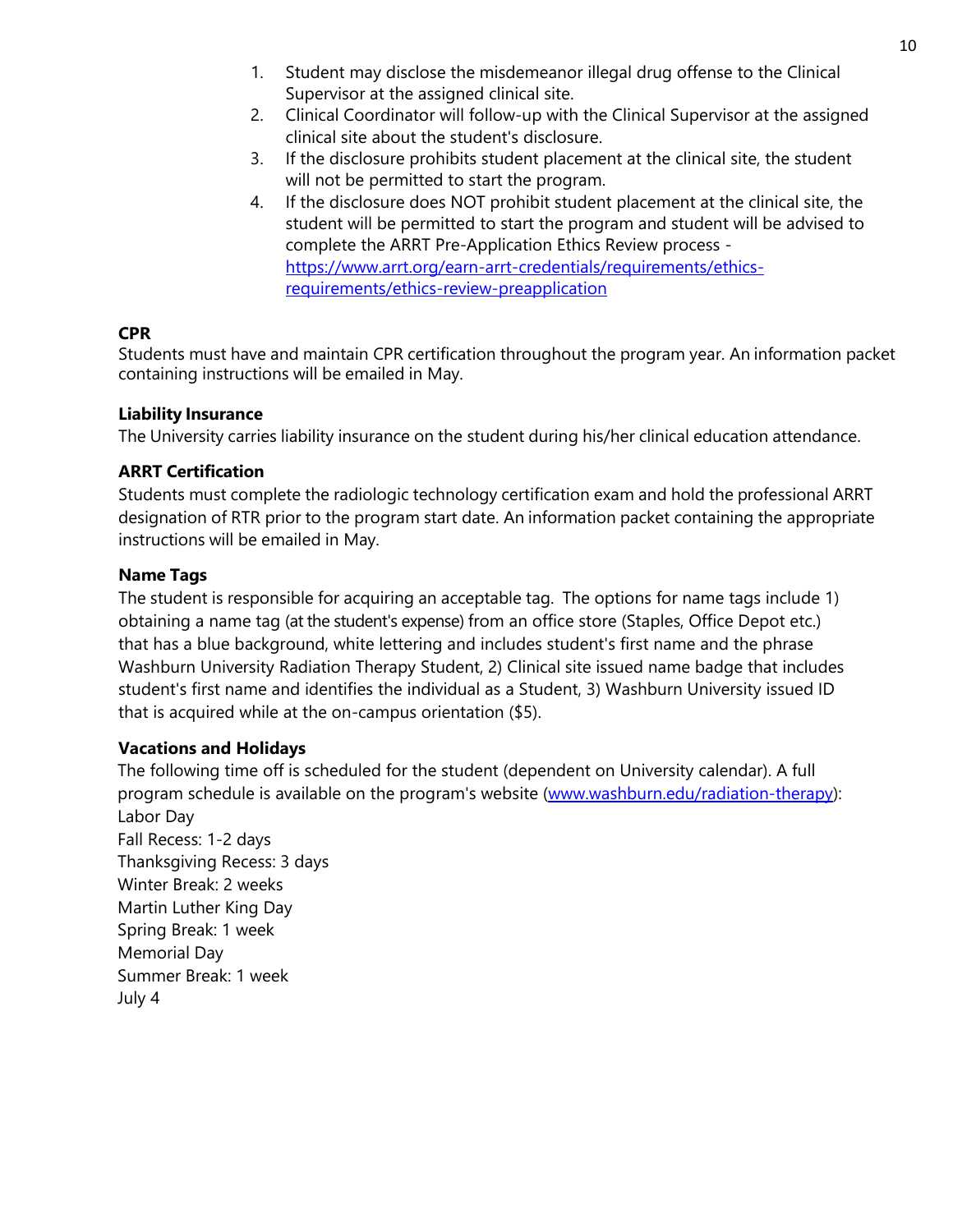#### **Student Radiation Monitoring Device**

The clinical education site will be responsible for providing a radiation monitoring device to each student. Any students that work as "tech aides, student techs, etc." outside of program requirements must wear a separate badge during clinical hours other than the one supplied by his or her employer. The student is required to review radiation monitoring device reports with the radiation safety officer at their assigned clinical site and submit report results to the program through Trajecsys (a clinical management system). The clinical education site is responsible for maintaining radiation exposure records. Any exposure reading that exceeds the program's established limits (defined in the Program and Clinical Manual) will be followed up by the identified radiation safety officer at the clinical education site and the Clinical Coordinator.

### **Grade Deficiency Policy**

In order to maintain a position in this program, a cumulative grade average of at least C (2.0 grade points) is required. A grade of C or better must be obtained in each course of the certificate program. The program uses the following grading scale, with 75% being the minimum for passing.  $(A = 93 - 100; B)$  $= 85 - 92$ ; C = 75 – 84; F = Under 75)

### **Transportation**

Students will furnish their own transportation to and from educational facilities.

#### **Computer / Internet**

All didactic courses in the Radiation Therapy program are online. Basic computer skills are mandatory. Each student is responsible for having access to an updated computer on a daily basis and having a reliable internet connection. Below are resources regarding system requirements and recommended hardware. If you have any questions or are in need of assistance, please contact Technology Support at [support@washburn.edu](mailto:support@washburn.edu) or 785.670.3000.

### **System Requirements for Online Education**

<https://washburn.edu/its/online-education/tech-tips.html>

#### **Computer Recommendations**

<https://washburn.edu/its/tech-recommendations.html>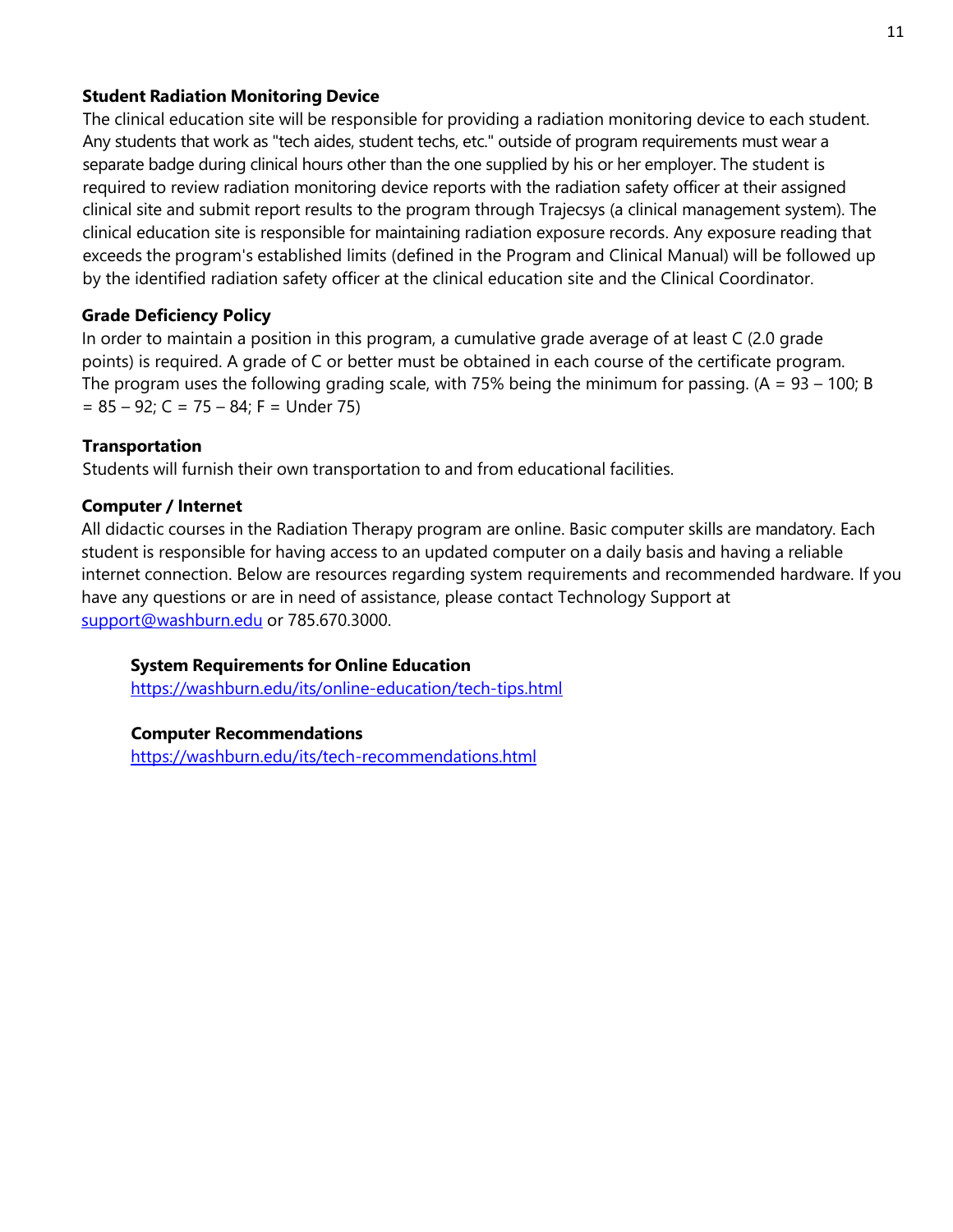### **Washburn University Radiation Therapy Program Course Schedule**

**Summer Semester #1** – Late June/early July, NO synchronous (live) class sessions and NO clinical during this period.

AL309 Foundations of Radiation Therapy (2 credit hours)

**Fall Semester** - Requires attendance at synchronous (live) class sessions each Monday from 9:00am – 4:30pmCST.

AL 301 Clinical Radiation Therapy I (4 credit hours)

AL 302 Radiation Therapy Principles I (3 credit hours)

AL 303 Radiation Therapy Physics I (3 credit hours)

AL 307 Oncology, Simulation & Treatment Procedures I (3 credit hours)

AL 311 Imaging in Radiation Therapy (3 credit hours)

**Spring Semester -** Requires attendance at synchronous (live) class sessions each Monday from 9:00am – 4:30pmCST.

AL 304 Therapeutic Radiobiology (3 credit hours)

AL 305 Radiation Therapy Physics II (3 credit hours)

AL 310 Radiation Therapy Principles II (3 credit hours)

AL 340 Clinical Radiation Therapy II (4 credit hours)

AL 370 Oncology, Simulation & Treatment Procedures II (3 credit hours)

**Summer Semester #2** – No attendance of synchronous (live) class sessions required.

AL 380 Clinical Radiation Therapy III (3 credit hours)

AL 381 Radiation Therapy Seminar (3 credit hours)

# **40 Credit Hours Total**

\*Clinical education consists of unpaid experiences at an affiliated radiation oncology department. In the fall and spring semester clinical hours are Tuesday-Thursday

(8am-4pm) and Friday (8am-12pm). The winter intersession, a component of the spring semester, consists of approximately 3 weeks in December and January during which clinical hours are Monday-Friday, 8am-4pm. In the summer semester, clinical is scheduled Monday-Thursday (8am-4pm) and Friday (8am-12pm).

\*Credit hour to clinical clock hour is calculated based on a formula of 100-115 clock hours equaling 1 credit hour.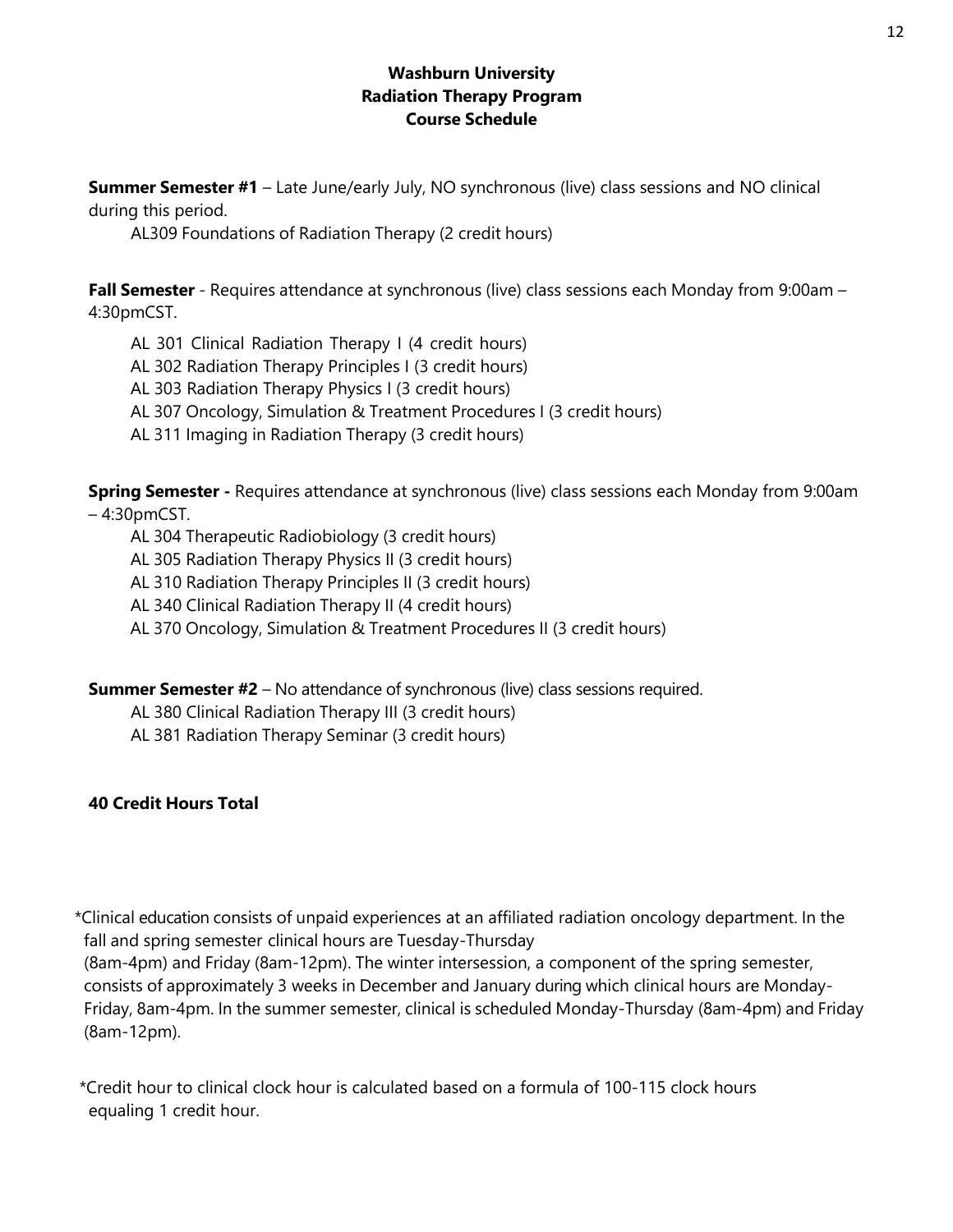# **Frequently Asked Questions**

### **WASHBURN UNIVERSITY ADMISSIONS QUESTIONS**

- o **When I am applying to the University, which University Admissions form do I need to complete?** Please complete the **"Degree Seeking"** application for undergraduate status to the University. After submitting your university application, visit [http://www.washburn.edu/academics/college](http://www.washburn.edu/academics/college-schools/applied-studies/departments/allied-health/declaring-program.html)[schools/applied-studies/departments/allied-health/declaring-program.html](http://www.washburn.edu/academics/college-schools/applied-studies/departments/allied-health/declaring-program.html) to request the "Certificate in Radiation Therapy" as your major or program.
- o **I keep receiving emails from WU to register for summer and fall classes. Should I register, and if so, where do I get my PIN number?** All newly accepted students will receive enrollment instructions and PIN numbers by the end of May and will begin the program in the late summer session ( $2<sup>nd</sup>$  5-Week Session). In addition, a listing of books is provided in the new class bulletin provided to each accepted student or they may be ordered/purchased at orientation.
- o **How do I speak with someone in the Admission's Office?** Call 785-670-1030

## **TRANSCRIPT QUESTIONS**

- o **Do I have to have an earned degree to start the program?** Yes, all applicants must either have earned, OR will earn by program start date, an Associate's degree or higher from an institution approved by the ARRT. Visit [www.arrt.org/FAQ/Associate-degree-Requirement](http://www.arrt.org/FAQ/Associate-degree-Requirement) for further details.
- $\circ$  Do I need to send all of my transcripts, even if I just took a few courses at a school? Yes, all transcripts must be sent to both the Admissions Office and the Radiation Therapy program to complete one's application. If sending electronic copies, a document must be included in the application stating so.
- o **Should I wait to submit my official transcripts until my Fall radiology course grades are posted?** Yes, please wait to submit your transcripts until your Fall course grades are posted if you are currently in a radiology program.
- o **Once I complete my Radiologic Technology Program, do I need to send Washburn University Admission and the Program Director new transcripts?** Yes, if accepted into the program, you must send new transcripts to both the Washburn University Admissions office and the Radiation Therapy program.
- o **What should I do if my transcripts are being sent electronically?** Electronic transcripts will be accepted by University Admissions and the Radiation Therapy Program; you may send transcripts to [etranscripts@washburn.edu.](mailto:etranscripts@washburn.edu) Include an application document stating the transcripts were sent electronically and the names of the educational institutions from which these will be coming.

# **QUESTIONS ABOUT THE RADIATION THERAPY APPLICATION**

- o **Do I have to be a Registered Radiologic Technologist RT(R) or registry eligible in order to apply?** Yes, all applicants must be a graduate of an accredited Radiologic Technology program and possess the professional designation of RT(R). An eligible registry student may also apply and be considered for admittance; however, completing the accredited Radiologic Technology program and successfully completing the ARRT radiologic technology certification exam must be obtained before the program start date**.**
- o **Do I have to have an Associate Degree of higher to apply to the program?** Yes, eligibility requirements for ARRT certification in Radiography, Nuclear Medicine Technology, and Radiation Therapy…, effective January 1, 2015, call for candidates to have earned an associate (or more advanced) degree from an accrediting agency recognized by ARRT.
- o **Should I wait to send in my application when all components are completed, or should I mail each part as it is completed?** Please see the last page of this document and submit all elements in one envelope in the order listed.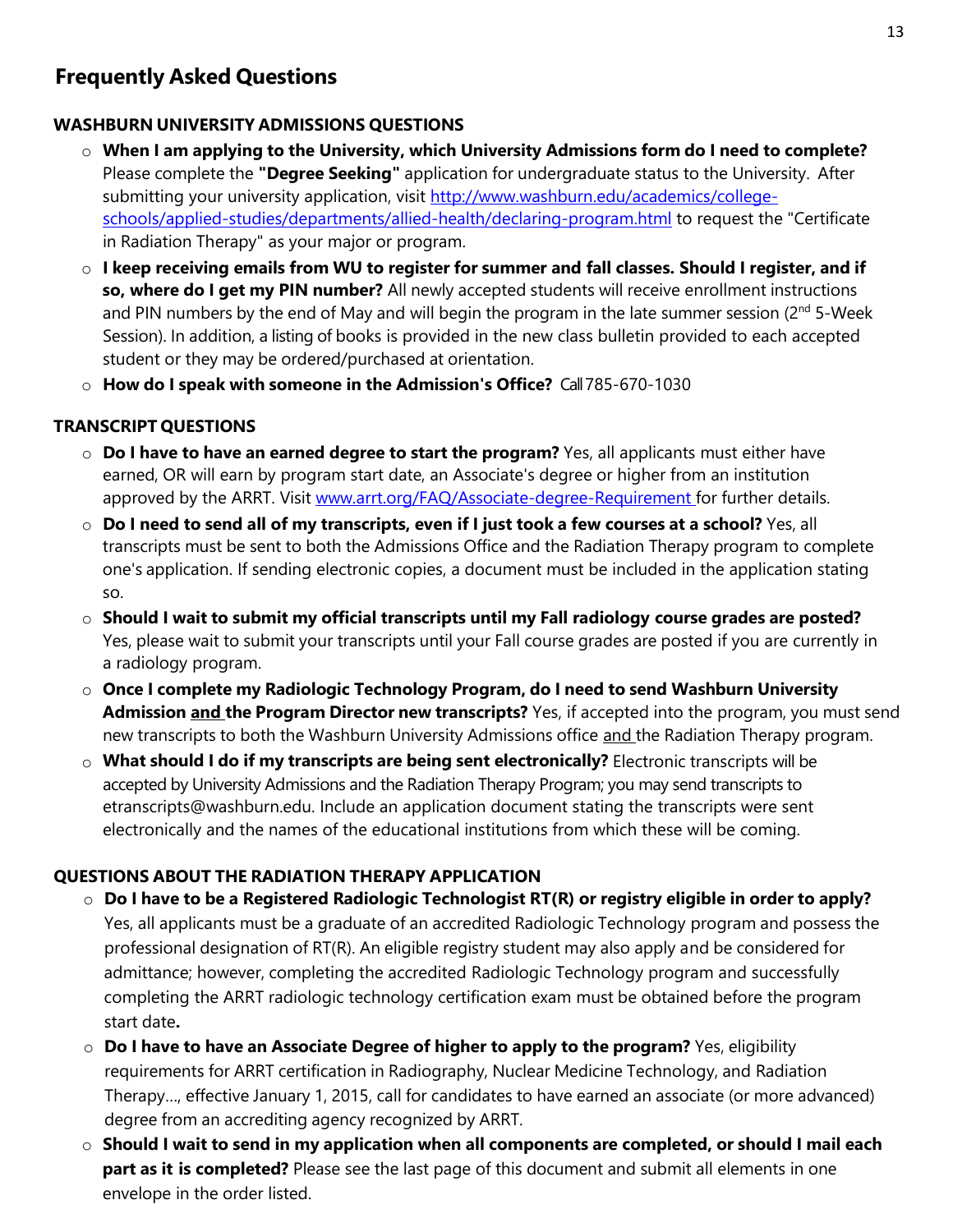- o **Do you need my High School transcripts?** No, since you have completed 24 or more college credit hours, we do not need your high school transcripts.
- o **Do you need my ACT score?** No, since you have completed 24 or more college credit hours, we do not need your ACT scores.
- o **What format should the Survey of Interest be in?** The preference is for the document to be in a numbered or bulleted format with each question listed followed by the response.
- o **If I complete two observations, do I need to submit two Observation Summaries with my application?** No, one observation summary from your preferred clinical education site is sufficient. However, if you complete more than one observation experience, you may combine both experiences in the Observation Summary document if you choose.
- o **Do you accept applications after the February 1 deadline?** The program will accept applications after the February 1 deadline but will only accept students from the secondary pool if all positions in the class have not been filled.
- o **Does the program send out a letter letting me know if my application is complete?** No, since most applications arrive right around the postmarked deadline of February 1, the program does not have enough time to notify students of missing documents. Students may contact the department secretary by email at [lisa.rieschick@washburn.edu](mailto:lisa.rieschick@washburn.edu) to confirm receipt of the application.

## **CLINICAL SITE QUESTIONS**

- o **Can new clinical sites be added as affiliates?** Yes, if the site meets the requirements for affiliation in terms of patient volumes, procedure variety, equipment, staffing, accreditation, and are interested in training a student, it may be possible to form an affiliation with the site. If you have a site in mind **and have expressed your interest to the site**, please contact the Radiation Therapy Clinical Coordinator, Sean Conrad at (785) 670-1448 or [sean.conrad@washburn.edu.](mailto:sean.conrad@washburn.edu.) Please provide him with the site name, phone number, email, and contact person so he can contact the site and begin the affiliation process. .
- o **If I am accepted into the Radiation Therapy program, am I guaranteed a clinical site?** Acceptance is contingent on clinical placement availability. If a clinical site is not secured by May 15, a student will not be able to begin the program.

# **FINANCIAL QUESTIONS**

- o **How much are the tuition fees?** Visit [http://www.washburn.edu/current-students/business](http://www.washburn.edu/current-students/business-office/tuition-fees.html)[office/tuition-fees.html](http://www.washburn.edu/current-students/business-office/tuition-fees.html) to view current tuition rates.
- o **Do I pay tuition fees by the semester?** Yes, you will be billed online through your My.Washburn account each individual semester.
- o **How much will books and materials cost?** Costs for books and materials is approximately \$1,200 for the entire year. Please note that this does not include the cost of a personal computer and home internet service provider fees.
- o **What is the deadline and procedure for applying for financial aid?** You can apply for financial aid to assist in the costs of the Radiation Therapy program. Please call the Financial Aid office for specific details and deadline dates at (785-670-1151) or visit the website at [http://www.washburn.edu/admissions/paying-for-college/financial-aid/index.html.](http://www.washburn.edu/admissions/paying-for-college/financial-aid/index.html)
- o **Are there any other additional scholarships that I could apply for?** Yes, the Washburn School of Applied Studies (SAS) offers individual scholarships. You can print an application from the SAS website at [http://www.washburn.edu/sas/;](http://www.washburn.edu/sas/) look for the "SAS Scholarship Application" link on the right side of the page. The deadline for SAS Scholarship applications is February 15. Check the scholarship application materials for the exact deadline. The ASRT also offers scholarships and college loan assistance for RT(T) students. Log on to
- [http://www.asrtfoundation.org/Content/Scholarships\\_and\\_Awards/.](http://www.asrtfoundation.org/Content/Scholarships_and_Awards/)
- o How do I speak with someone in the Financial Aid Office? Call 785-670-1151
- o How do I speak with someone in the Business Office? Call 785-670-1156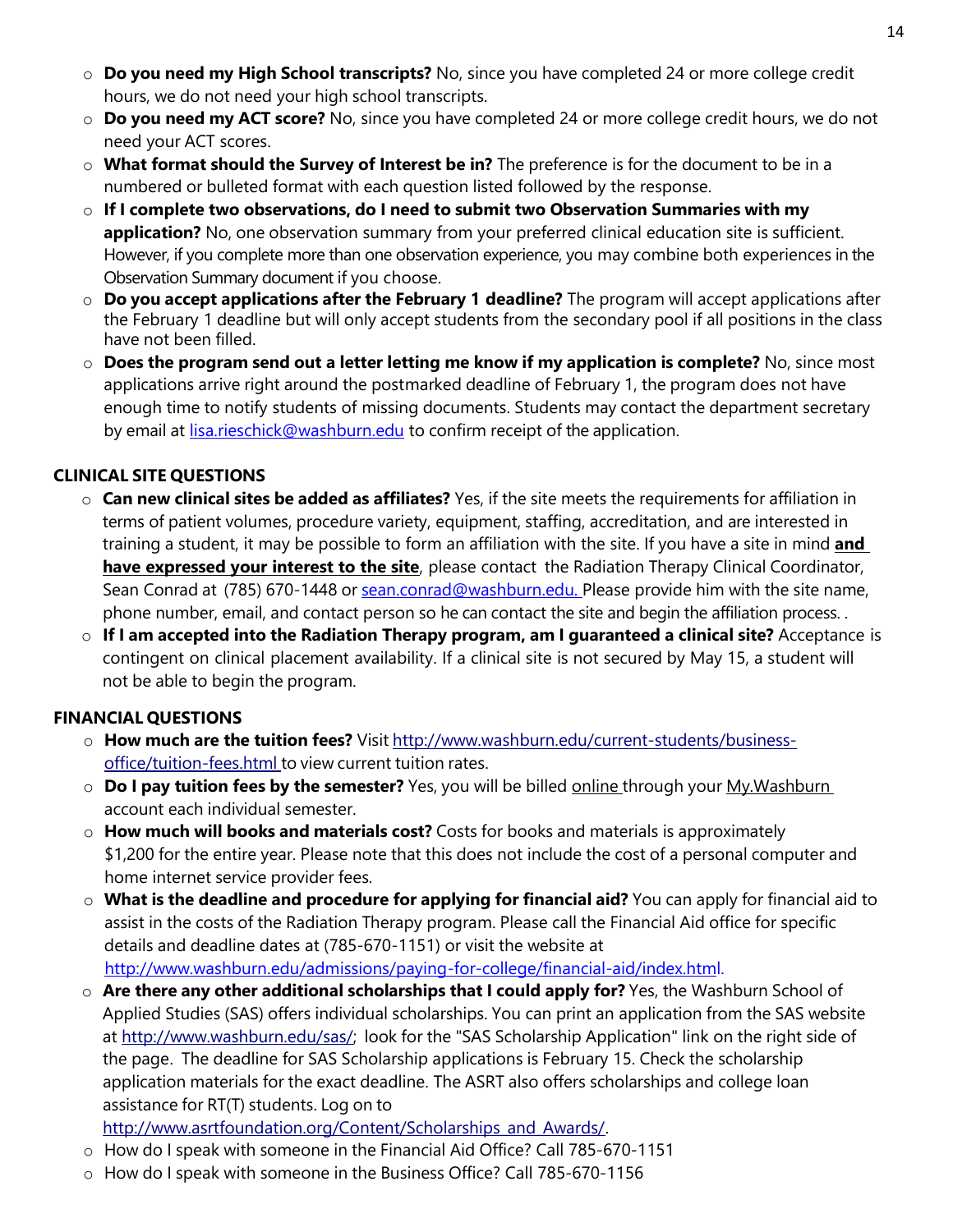### **RADIATION THERAPY PROGRAM QUESTIONS**

- o **If the program elects to have an on-campus orientation session, will it be mandatory for all students?** Yes. If the program has an on-campus orientation in July, attendance is required, and travel costs are the student's responsibility.
- o **What are the online synchronous (live) class hours?** 9:00 am 4:30 pm Each Monday (Central Time) in the Fall and Spring semesters.
- o **What are the clinical hours?** 8:00am 4:00pm Tuesday Thursday + Friday 8:00am-12:00pm in the Fall and Spring semesters. During the Winter Intersession (about 3 weeks in December/January) clinical hours are Monday – Friday 8:00am – 4:00pm. In the second Summer semester clinical hours are 8:00am – 4:00pm Monday – Thursday + 8:00am-12:00pm Friday.
- o **Is there a limit to the number of hours a student can perform clinical in a week?** Yes, classroom and clinical hours cannot exceed 40 hours in a given week. During the winter intersession, which is a component of the spring semester, there are no classroom hours, so students are assigned to the clinical setting for 40 hours each week, which reflects the typical schedule of an employed radiation therapist. Students may not earn compensation time during the winter intersession, as that would result in hours beyond the 40-hour limit.

# **FAQ ABOUT HEALTH AND BACKGROUND CHECK REQUIREMENTS**

- o **Does a background check that I had completed at my work or through my radiology program meet the Radiation Therapy program's background check requirement?** No, all students must complete a separate background check through the University's vendor. This is not required until acceptance, and clinical placement is confirmed. The cost to the student for the background check and 10-panel drug screen is approximately \$100.
- o **Can a PA or Nurse Practitioner complete my physical form?** Yes, a Physician, Physician Assistant, or Nurse Practitioner may complete the health physical form. The physical form is not required until acceptance and clinical placement are confirmed.
- o **I received the Hepatitis B vaccination series, but I cannot find my documentation. What should I do?** Have your healthcare provider draw a Hep B titer to demonstrate immunity. This step is not required until acceptance, and clinical placement is confirmed.
- o **My mom says that I had chickenpox as a child, is this sufficient?** No, dates of varicella vaccination OR results of a titer showing immunity are required.
- o **My immunization records demonstrate DPT vaccinations in childhood; is this sufficient?** No, 1 adult Tdap is required, and if it exceeds 10 years, tetanus must be updated.
- o **What is a two-step TB test?** Learn more about TB testing at the Center for Disease Control (CDC) website:<https://www.cdc.gov/tb/topic/testing/healthcareworkers.htm>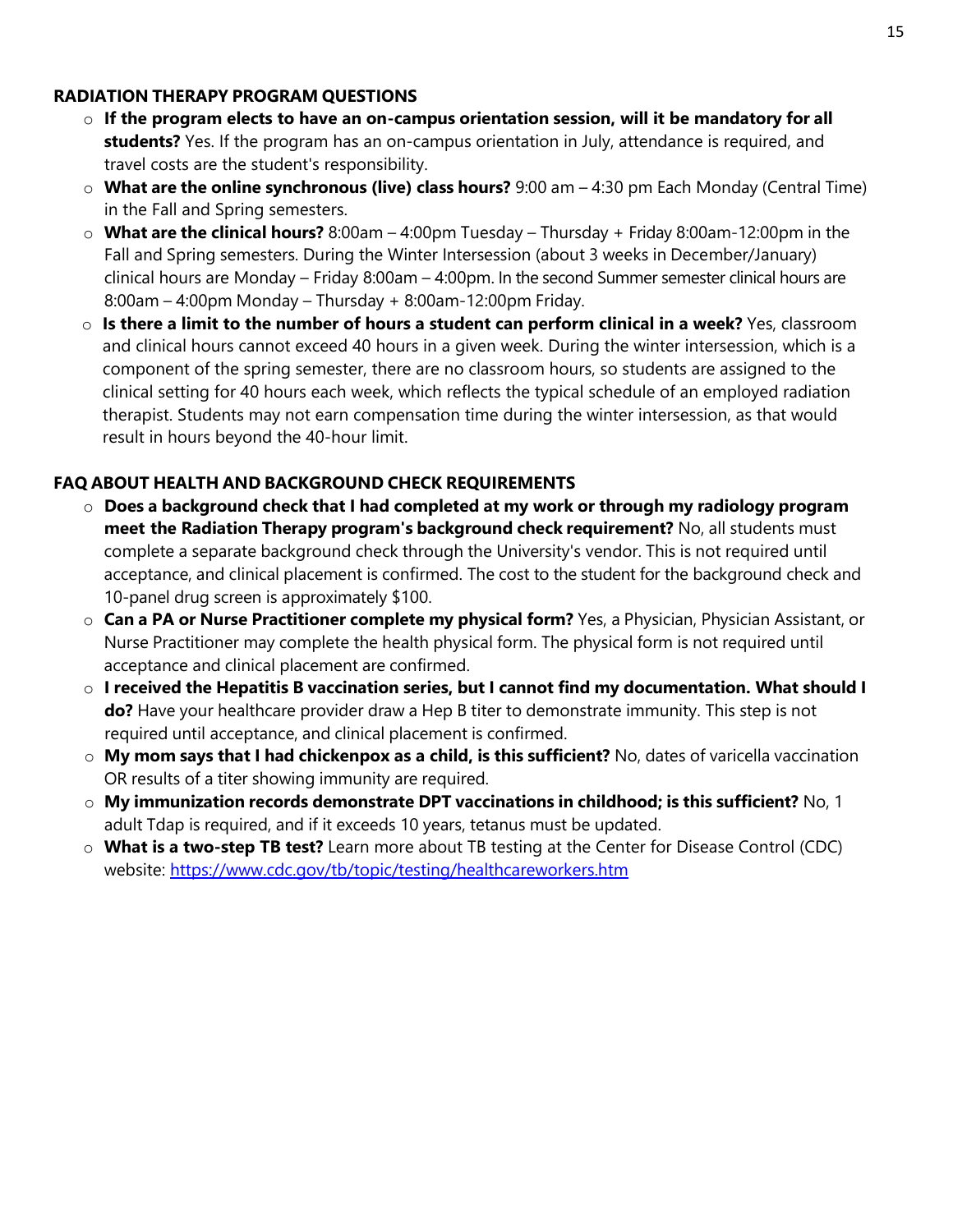## **Washburn University Radiation Therapy Program Re-Application Process**

A student who was not accepted into the program the previous application year may choose to reapply for the next academic year. All students must follow and complete the steps identified below to be considered. The deadline for submission is **February 1**.

- (1) Reapply to Washburn University online as a Degree Seeking Student for Summer 2022 [\(https://www.washburn.edu/admissions/apply.html\)](https://www.washburn.edu/admissions/apply.html). You will need to notate that you have previously paid the \$20 university admissions fee with this submission.
- (2) Complete the radiation therapy application and submit it between September 1, 2021, and February 1, 2022. It will be available online at [www.washburn.edu/radiation-th](http://www.washburn.edu/radiation-therapy)erapy by August 1, 2021.
- (3) If you have taken specific steps to strengthen your application, such as radiologic science employment, additional coursework, more observation experience, related community service, or relevant continuing education, please include a document that clearly summarizes your actions, as this will allow the application review committee to award additional points.
- (4) Send official transcripts of coursework that has been completed since your original application submission to **BOTH** the Radiation Therapy program and the Admissions Office.

Washburn University **Washburn University** Radiation Therapy Program **Admissions Office** 1700 SW College 1700 SW College Topeka, KS 66621 Topeka, KS 66621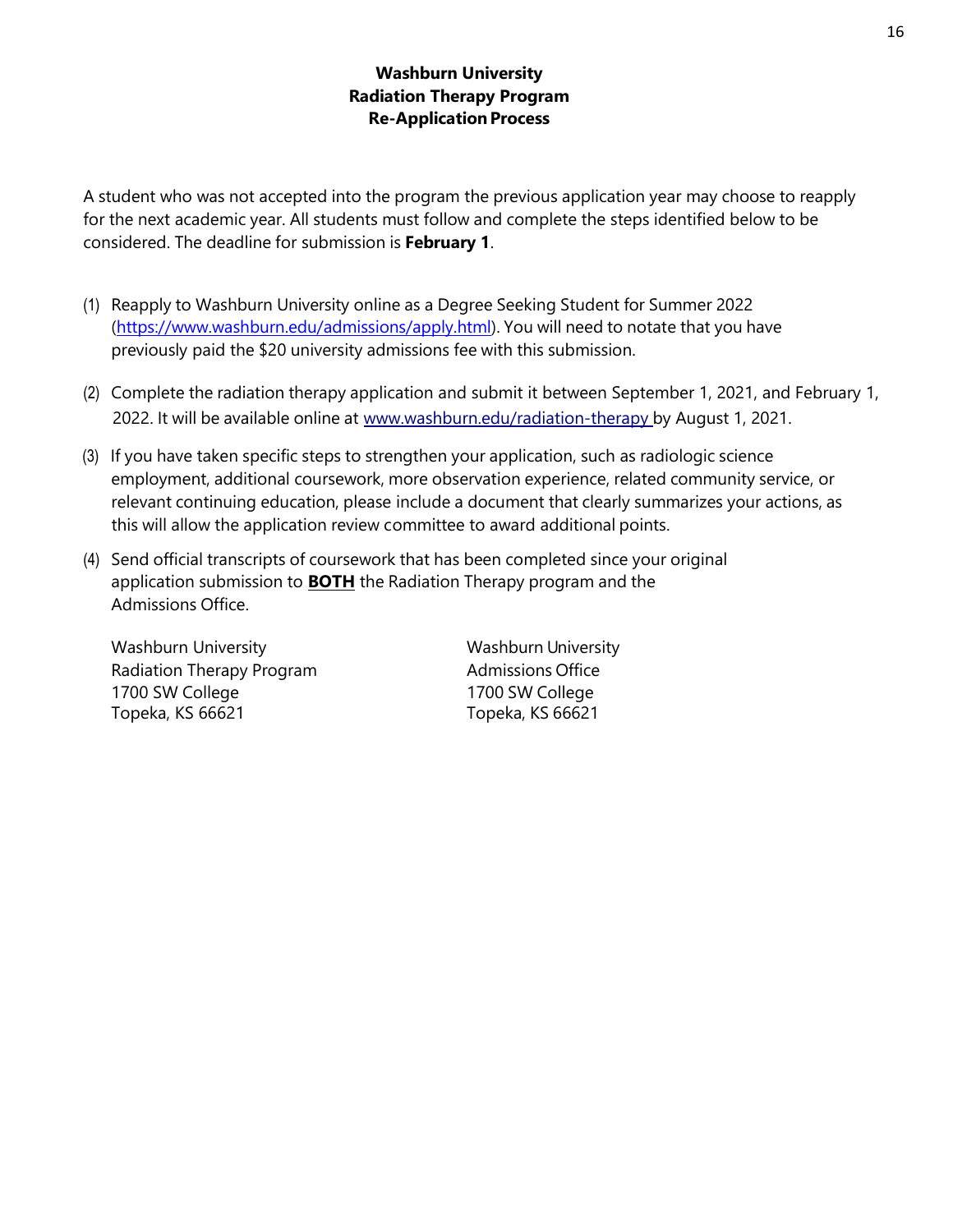# **INTERNATIONAL STUDENT ADMISSION (Allied Health Department)**

Support services for international students, including assistance with the university admissions process and processing documents used to apply for an F-1 student visa are provided by the Office of International Programs. For more information about the university admissions process and obtaining an F-1 visa, please contact the International Program Office at +1 (785) 670-1051 or [international@washburn.edu.](mailto:international@washburn.edu)

Please be aware that the **following programs are only offered in an online format and therefore do not meet the USCIS (Immigration) enrollment requirement for F-1 visa students**. This means that students interested in these programs are not eligible to apply for an F-1 visa to pursue this degree program on the Washburn campus:

> Bachelor of Health Science Magnetic Resonance Imaging Diagnostic Medical Sonography **Radiation Therapy** Health Information Technology **Technology Administration**

#### **International students applying to any Allied Health program must:**

1. Contact the specific Allied Health program coordinator to determine program admission eligibility:

| <b>AH Program</b>                     | <b>Director</b>     | <b>Email Address</b>            |
|---------------------------------------|---------------------|---------------------------------|
| <b>Medical Laboratory Sciences</b>    | Michelle Shipley    | michelle.shipley@washburn.edu   |
| <b>Occupational Therapy Assistant</b> | Stephanie Sedlacek  | stephanie.sedlacek@washburn.edu |
| <b>Physical Therapist Assistant</b>   | Mark Kohls          | mark.kohls@washburn.edu         |
| Radiologic Technology                 | Jera Roberts        | jera.roberts@washburn.edu       |
| <b>Respiratory Therapy</b>            | <b>Rusty Taylor</b> | rusty.taylor@washburn.edu       |

2. After determining program admissibility, submit a completed Washburn University International Application for Admission, and complete and submit all requirements for university admission, as well as according to the specificAllied Health program.

3. Request that official transcript/s of courses and grades be sent to the Department of Allied Health, Washburn University, from all previously attended institutions. Transcripts from courses completed at universities in another country must be evaluated by a Washburn University-recognized evaluation service such as Educational Credential Evaluators (ECE) or World Education Services (WES). A course-by-course report is required, and the cost of this evaluation is paid by the student. Click here for Transcript Requirements.

4. International students are required to demonstrate adequate English proficiency to be admitted into Allied Health programs. This English proficiency requirement can be satisfied by iBT TOEFL or IELTS test score submission:

- **iBT TOEFL minimum scores**: Writing 20, Speaking 20, Reading 19, Listening 20
- **IELTS minimum scores**: Writing 6.5, Speaking 6.5, Reading 6.5, Listening6.5

Please be aware that an additional evaluation of English language proficiency may be required at the discretion of AH faculty for any student.

Washburn University also offers English as a Second Language courses through its Intensive English Program.

5. A specific Allied Health program may have additional requirements for the admission of the international student. These additional requirements must be fulfilled to be considered for admission to the specific program.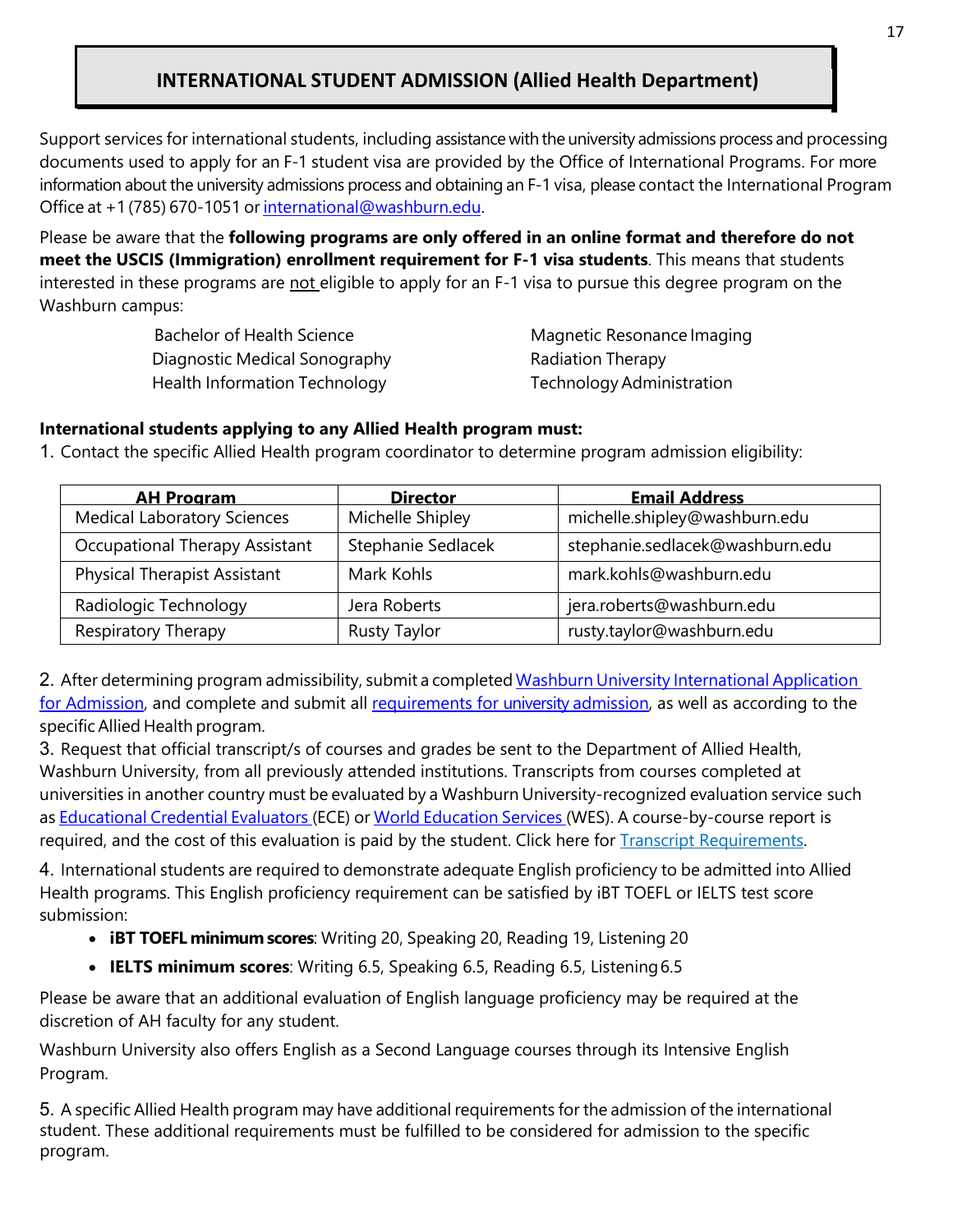

# *School of Applied Studies Department of Allied Health*

|  |  | Complete in clear handwriting or electronically. |
|--|--|--------------------------------------------------|
|  |  |                                                  |

| <b>First Name</b>      | Middle                                                                               | Maiden                         |      | Last                   | Last 4 of SSN or Washburn ID#                     |
|------------------------|--------------------------------------------------------------------------------------|--------------------------------|------|------------------------|---------------------------------------------------|
| <b>Present Address</b> |                                                                                      |                                |      |                        | Legal Address (if different from present address) |
| City                   | State                                                                                | Zip                            | City | State                  | Zip                                               |
|                        |                                                                                      | <b>Send communications to:</b> |      | $\Box$ Present Address | $\Box$ Legal Address                              |
|                        | Telephone Number With Area Code-<br>Email Address (if writing, please print clearly) |                                |      |                        |                                                   |

## **College(s) Attended: \*Must list ALL institutions where college course work has been completed.**

| College Name | City/State | Hours completed OR Degree Earned/Will Be Earned |
|--------------|------------|-------------------------------------------------|
| College Name | City/State | Hours completed OR Degree Earned/Will Be Earned |
| College Name | City/State | Hours completed OR Degree Earned/Will Be Earned |
| College Name | City/State | Hours completed OR Degree Earned/Will Be Earned |

# **Non-College Program(s) Attended (such as hospital based programs):**

| Name                                                                                                                                                                                                                                                                                                                                             | City/State              | Study Area            |                          | <b>Graduation Date</b> |
|--------------------------------------------------------------------------------------------------------------------------------------------------------------------------------------------------------------------------------------------------------------------------------------------------------------------------------------------------|-------------------------|-----------------------|--------------------------|------------------------|
| Name                                                                                                                                                                                                                                                                                                                                             | City/State              | Study Area            |                          | <b>Graduation Date</b> |
| Complete the following information regarding your potential clinical site. Listing your preferred clinical<br>sites below does not guarantee clinical placement. *If interested in a facility that is not a current Washburn<br>affiliate, please inform the site of your interest before listing them as your preferred first or second choice. |                         |                       |                          |                        |
| <b>Preferred First Choice of Potential Clinical Facility</b>                                                                                                                                                                                                                                                                                     |                         | <b>Street Address</b> | City/State               | Zip                    |
| Contact Person at Facility                                                                                                                                                                                                                                                                                                                       |                         |                       | Phone Number at Facility |                        |
| 2.<br><b>Preferred Second Choice of Potential Clinical Facility</b>                                                                                                                                                                                                                                                                              |                         | <b>Street Address</b> | City/State               | Zip                    |
| Contact Person at Facility                                                                                                                                                                                                                                                                                                                       |                         |                       | Phone Number at Facility |                        |
| Are you reapplying to the program?                                                                                                                                                                                                                                                                                                               | $\Box$ YES<br><b>NO</b> |                       |                          |                        |
| Signature of Applicant                                                                                                                                                                                                                                                                                                                           |                         | Date                  |                          |                        |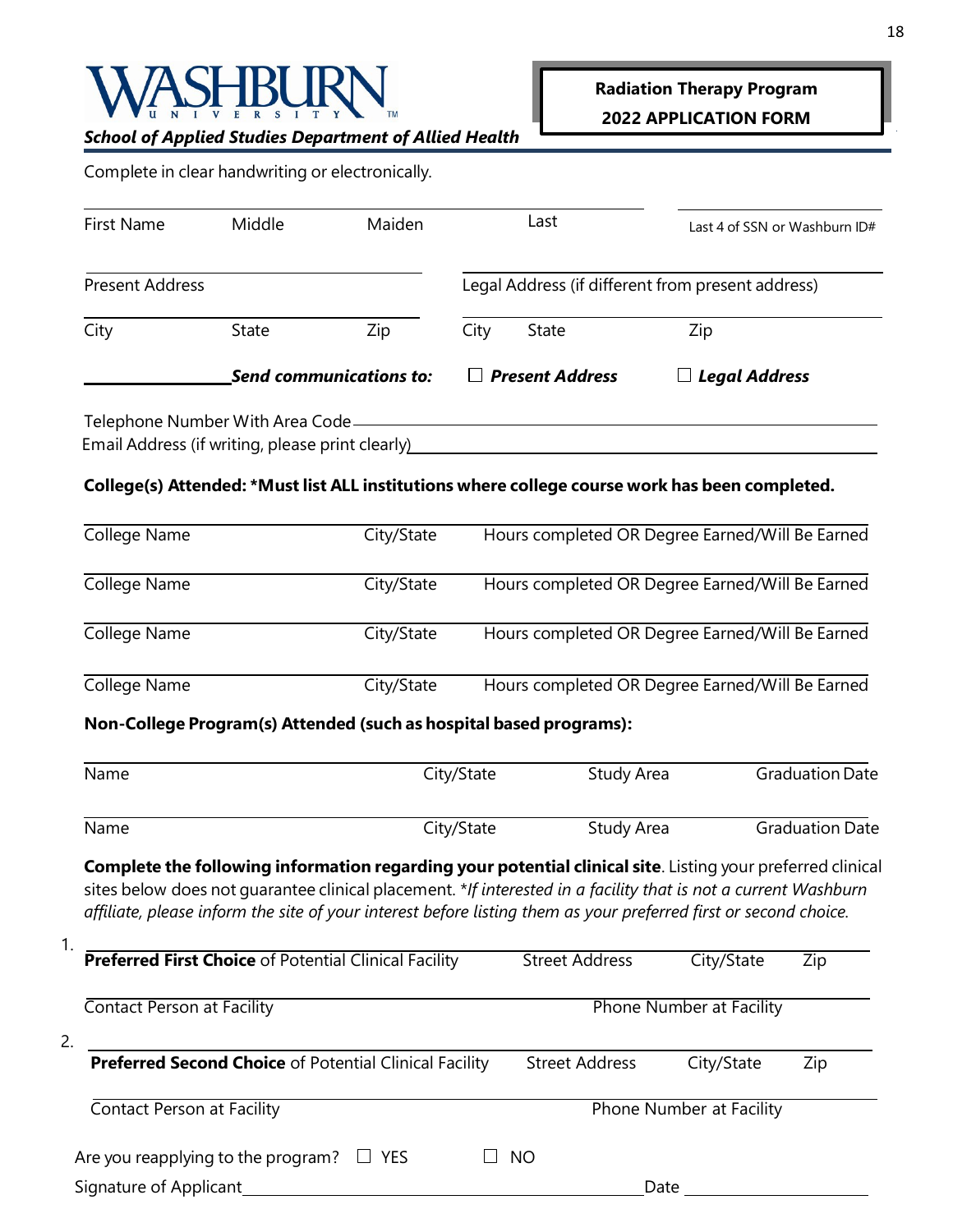# **Washburn University Radiation Therapy Program SURVEY OF INTEREST**

The Survey of Interest is a scored element of the application review process. The review committee will assess both content and form. The document should be well written, respond to all questions, and reveal one's maturity, professionalism, motivation, qualifications, and academic record. Responses may be number or bulleted and should include the question followed by the response. Be sure to have another person proofread the final product before submission.

- 1. Why do you want to enter the profession of Radiation Therapy?
- 2. What school, work, or personal experiences have you had that will help you succeed in a career as a radiation therapist?
- 3. Identify college-level **math coursework** that has been completed. Example: MA116-College Algebra at Washburn University or MA104-Beginning Algebra at Metropolitan Community College. If the class is at a level lower than Intermediate College Algebra, the student must submit an official course description or syllabus for review by the radiation therapy admissions committee.
- 4. Identify which radiology course focused on **radiation physics** (physics of x-ray production and influences on image creation). Example: RADT1035 at Washburn University or RAD210 and RAD220 at Metropolitan Community College.
- 5. Identify which **oral communication course** has been completed. Examples include public speaking, speech, rhetoric, human communication. Indicate the course number such as SPCH 100 at Columbus College, or COMM105 at Hamilton University. If a specific oral communication course has not been completed, but another course assessed oral communication learning outcomes, please submit a syllabus for the given course for review by the radiation therapy admissions committee.
- 6. Describe several possible challenges to learning online and describe the strategies you will employ to overcome such challenges.
- 7. What have you enjoyed the most and the least about your current or previous job? Please include the title of the position for the job you refer to in the response.
- 8. What have you enjoyed the most and the least about your educational experiences?
- 9. Identify three (3) specific or unique attributes that will help you succeed in the radiation therapy program.
- 10. Identify two (2) areas in which you could improve (weaknesses)?
- 11. Is there anything in your academic record which needs explaining, i.e. withdrawals, poor grades, etc?
- 12. If applicable, present any additional information of which the Radiation Therapy Admission Committee should be aware.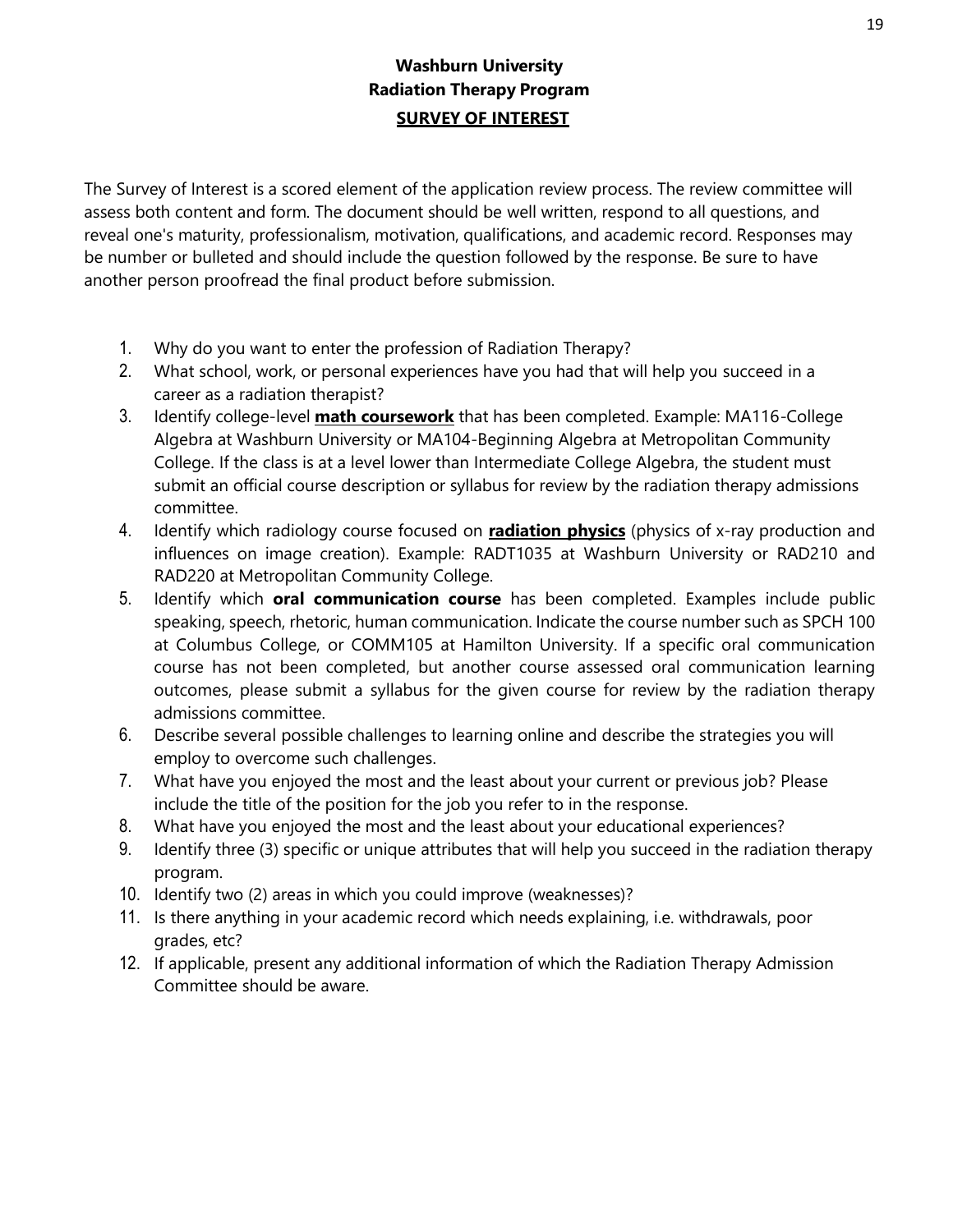# **Washburn University Radiation Therapy Program Protocol for Students Who Do Not Waive Their Rights to Review Recommendation Letters/Forms**

Washburn University complies with the Family Educational Rights and Privacy Act of 1974 (FERPA), as amended, which requires that students be advised of their rights concerning educational records, such as recommendation forms or letters of recommendation.

Students, who have selected "I Do Not Waive My Right," may request to review recommendation forms or letters of recommendation by:

- 1. Notifying the program director/coordinator in writing (letter or email) that he/she wishes to review letter(s) of recommendation or recommendation form(s). Such notification must take place during the fall or spring semesters. Departments will not respond to requests received during semester breaks or summer;
- 2. Giving the program director/coordinator up to five business days to respond;
- 3. Scheduling a face to face meeting or video conference (e.g. Skype, Zoom) with the program director/coordinator, faculty, or staff member;
- 4. During the meeting, the program director/coordinator, faculty, or staff member will allow no more than 10 minutes per letter of recommendation or recommendation form to be reviewed;
- 5. Students may take notes but may not make copies of letters/forms. Pictures and screenshots of letters/forms are also not allowed;
- 6. Request for review cannot occur during an active consideration or while applications are under consideration.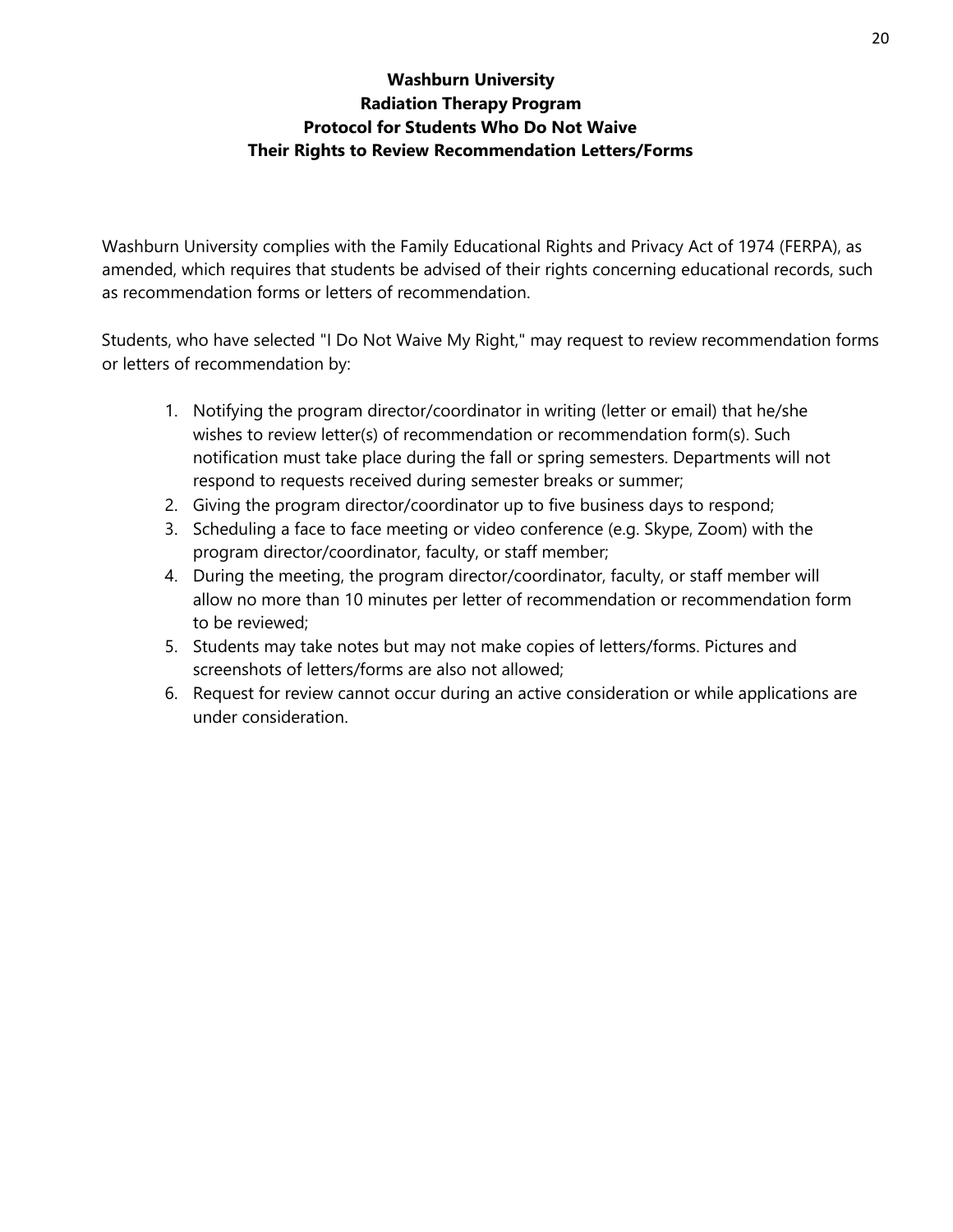# **Washburn University Radiation Therapy Program RECOMMENDATION FORM #1**

**APPLICANT:** Under the Federal law entitled the Family Educational Rights and Privacy Act of 1974, students are given the right to inspect their records, including letters of recommendation. While we shall consider all letters of recommendation carefully, we believe that in many instances, letters written in confidence, in the long run, are of greater use in the assessment of a student's qualifications, abilities, and promise.

I do waive my right to review the content of this form.

I do not waive my right to review the content of this form.

| <b>Applicant Signature:</b><br>Date |
|-------------------------------------|
|-------------------------------------|

#### **TO THE RECOMMENDER:**

The person listed below is applying to the Washburn University Radiation Therapy Program. Please read and complete the following form as honestly as possible and submit prior to **February 1**.

Student Name:

| How well do you know the candidate: | Verv well | Fairly well | slightly |
|-------------------------------------|-----------|-------------|----------|
|-------------------------------------|-----------|-------------|----------|

|  |  | How long have you known the candidate? |
|--|--|----------------------------------------|
|  |  |                                        |

In what capacity?

# **Indicate your rating of applicant with regard to the following factors by checking the appropriate rating.**

| <b>EVALUATION FACTORS</b>                                                                                                        |  | <b>MEDIUM</b> |   | <b>HIGH</b> |
|----------------------------------------------------------------------------------------------------------------------------------|--|---------------|---|-------------|
|                                                                                                                                  |  |               | 4 |             |
| Motivation: genuineness & depth of commitment.                                                                                   |  |               |   |             |
| Maturity: personal development, ability to cope with life situations.                                                            |  |               |   |             |
| Ability to Perform Under Adverse Conditions: Performance<br>under pressure, response to conflict.                                |  |               |   |             |
| Interpersonal Relations: Ability to get along with others, rapport,<br>cooperation, team building, attitudes toward supervision. |  |               |   |             |
| Critical Thinking: Ability to problem solve; correlate and<br>process information.                                               |  |               |   |             |
| Reliability: Dependability, sense of responsibility,<br>promptness, conscientiousness.                                           |  |               |   |             |
| Communication Skills: clarity of expression, articulate in both<br>spoken & written form.                                        |  |               |   |             |
| Self-Confidence: Assuredness, capacity to achieve with<br>awareness of own strengths and weaknesses                              |  |               |   |             |
| Personal Appearance: Neat, tidy, orderly, clean.                                                                                 |  |               |   |             |
| Quality of Work: Accuracy, consistency, timeliness                                                                               |  |               |   |             |

#### **Continue on back**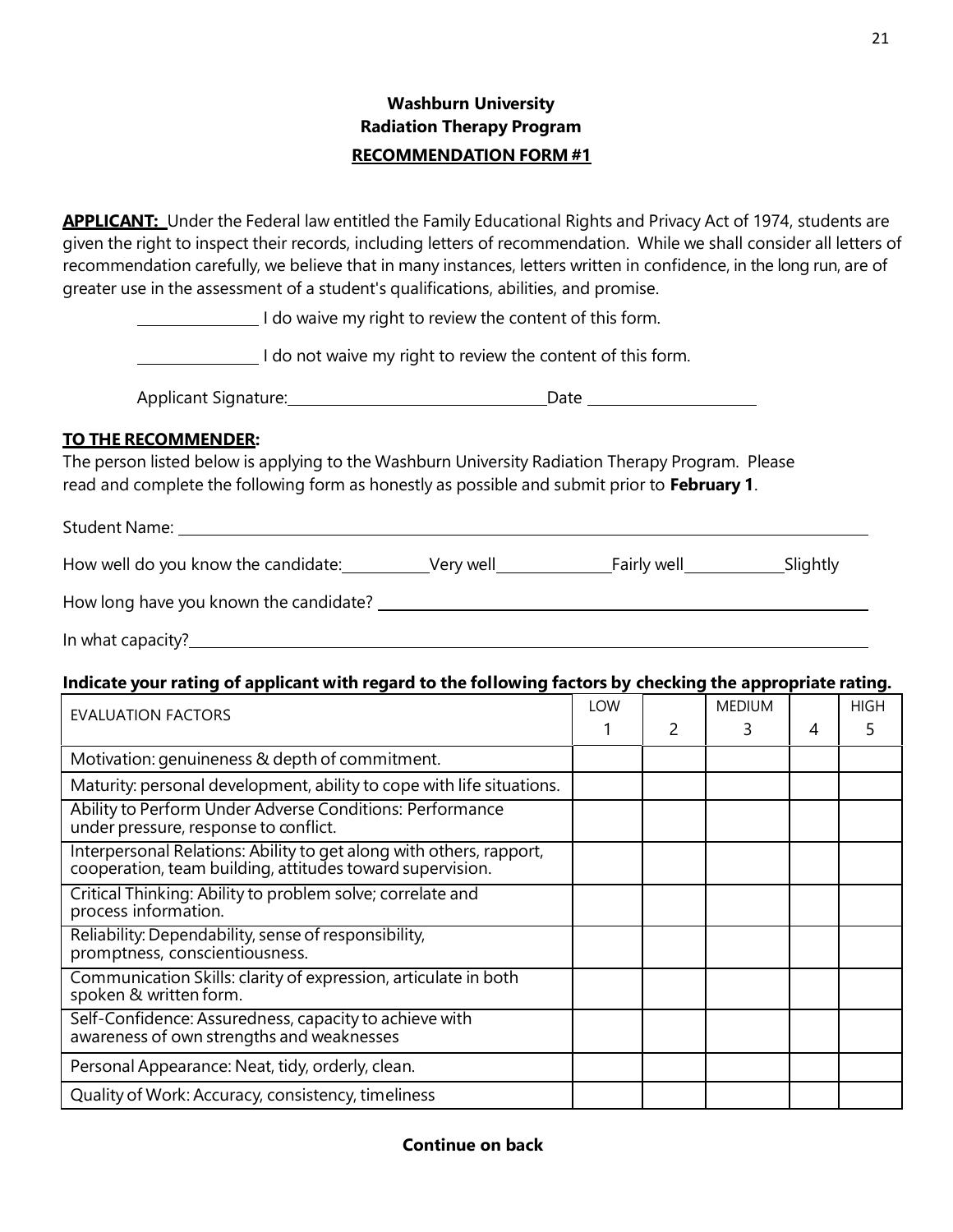In the space provided, please discuss the characteristics of the applicant you feel will make him/her a competitive candidate for the Radiation Therapy Program.

#### **Positive Attributes:**

#### **Areas of Improvement:**

| I recommend this applicant with confidence. |  |  |  |  |
|---------------------------------------------|--|--|--|--|
|---------------------------------------------|--|--|--|--|

**I recommend this applicant.** 

I recommend this applicant with some reservations.

I would not recommend this candidate for admission.

*This form shall be returned to the candidate in a sealed envelope with the reference's signature across the flap. The candidate will mail this form, along with other application materials, to the radiation therapy program.*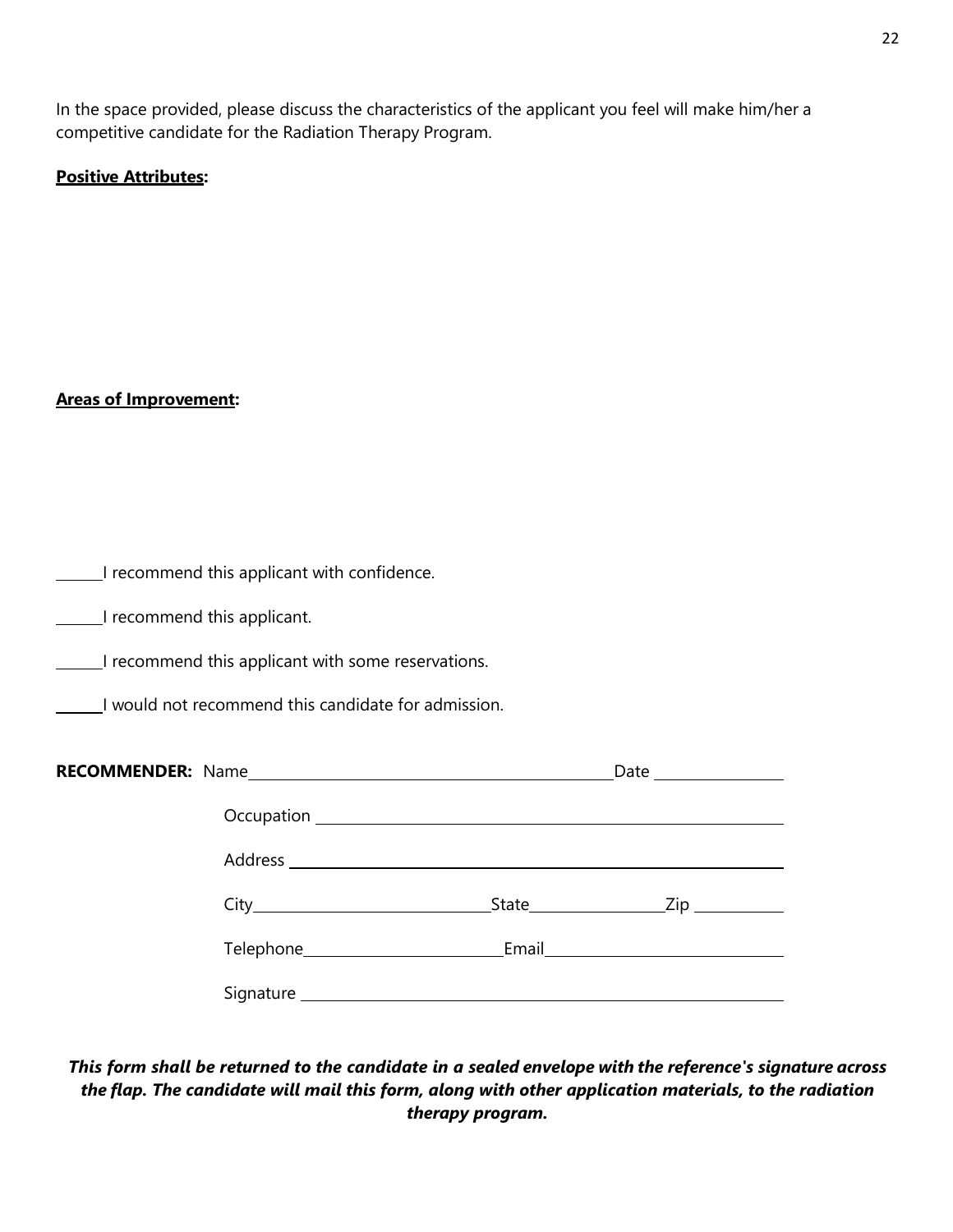# **Washburn University Radiation Therapy Program RECOMMENDATION FORM #2**

**APPLICANT:** Under the Federal law entitled the Family Educational Rights and Privacy Act of 1974, students are given the right to inspect their records, including letters of recommendation. While we shall consider all letters of recommendation carefully, we believe that in many instances letters written in confidence in the long run are of greater use in the assessment of a student's qualifications, abilities, and promise.

I do waive my right to review the content of this form.

I do not waive my right to review the content of this form.

Applicant Signature: Date

## **TO THE RECOMMENDER:**

The person listed below is applying to the Washburn University Radiation Therapy Program. Please read and complete the following form as honestly as possible and submit prior to **February 1**.

| <b>Student Name:</b>                   |           |             |          |
|----------------------------------------|-----------|-------------|----------|
| How well do you know the candidate:    | Very well | Fairly well | Slightly |
| How long have you known the candidate? |           |             |          |
| In what capacity?                      |           |             |          |

### **Indicate your rating of applicant with regard to the following factors by checking the appropriate rating.**

| <b>EVALUATION FACTORS</b>                                                                                                     | <b>LOW</b> | <b>MEDIUM</b> |   | <b>HIGH</b> |
|-------------------------------------------------------------------------------------------------------------------------------|------------|---------------|---|-------------|
|                                                                                                                               |            |               | 4 |             |
| Motivation: genuineness & depth of commitment.                                                                                |            |               |   |             |
| Maturity: personal development, ability to cope with life situations.                                                         |            |               |   |             |
| Ability to Perform Under Adverse Conditions: Performance<br>under pressure, response to conflict.                             |            |               |   |             |
| Interpersonal Relations: Ability to get along with others, rapport, cooperation, team building, attitudes toward supervision. |            |               |   |             |
| Critical Thinking: Ability to problem solve; correlate and<br>process information.                                            |            |               |   |             |
| Reliability: Dependability, sense of responsibility,<br>promptness, conscientiousness.                                        |            |               |   |             |
| Communication Skills: clarity of expression, articulate in both<br>spoken & written form.                                     |            |               |   |             |
| Self-Confidence: Assuredness, capacity to achieve with<br>awareness of own strengths and weaknesses                           |            |               |   |             |
| Personal Appearance: Neat, tidy, orderly, clean.                                                                              |            |               |   |             |
| Quality of Work: Accuracy, consistency, timeliness                                                                            |            |               |   |             |

#### **Continue on Back**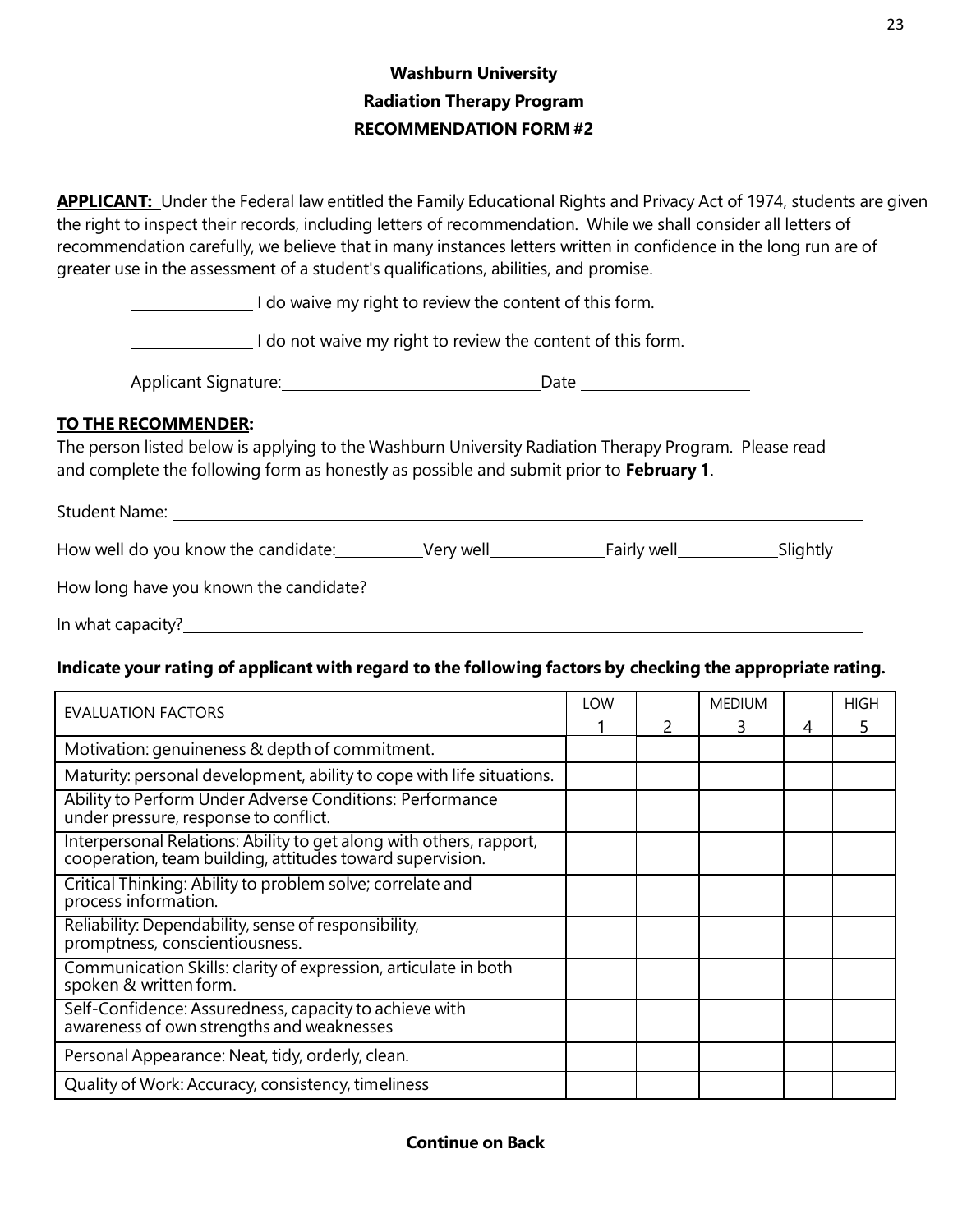In the space provided, please discuss the characteristics of the applicant you feel will make him/her a competitive candidate for the Radiation Therapy Program.

#### **Positive Attributes:**

#### **Areas of Improvement:**

| I recommend this applicant with confidence. |  |  |  |  |
|---------------------------------------------|--|--|--|--|
|---------------------------------------------|--|--|--|--|

**I recommend this applicant.** 

I recommend this applicant with some reservations.

I would not recommend this candidate for admission.

| RECOMMENDER: Name |  |
|-------------------|--|
|                   |  |
|                   |  |
|                   |  |
|                   |  |
|                   |  |

*This form shall be returned to the candidate in a sealed envelope with the reference's signature across the flap. The candidate will mail this form, along with other application materials, to the radiation therapy program.*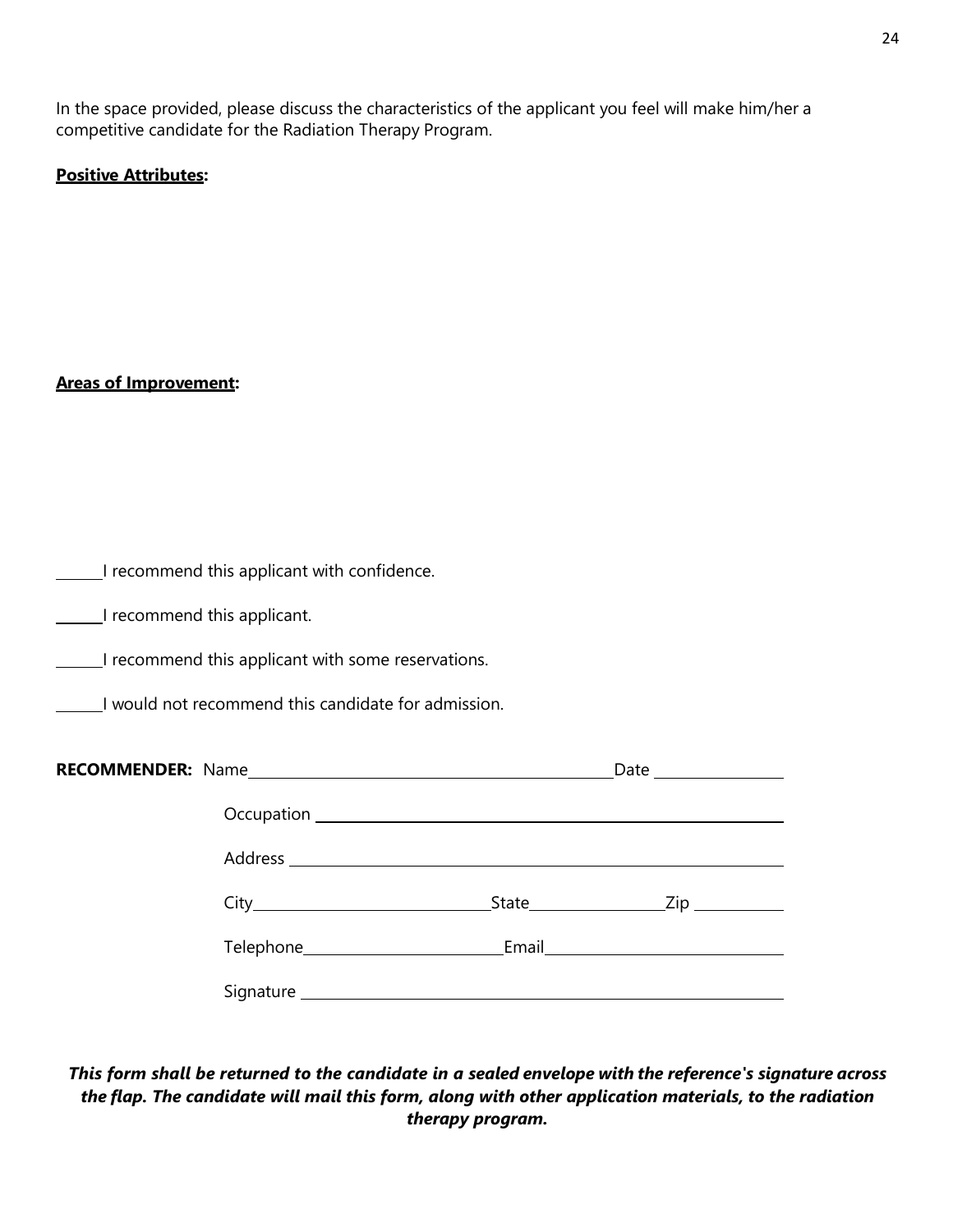## **Washburn University Radiation Therapy Program OBSERVATION SUMMARY**

A requirement of the admissions process is **a minimum** four (4) hour morning observation. Contact the Radiation Therapy Clinical Coordinator to make arrangements for the observation or to discuss issues with scheduling: Clinical Coordinator - Sean Conrad (785.670.1448 or [sean.conrad@washburn.edu\)](file://wushare.wuad.washburn.edu/WU/AlliedHealth/Marie)

Students are expected to complete the observation experience at their preferred clinical education site. During the observation, students will be witnessing various treatment and simulation procedures. Strict confidentiality regarding each patient must be maintained. Your appearance should be professional. It is suggested that blouse/shirt, slacks and white lab coat be worn. Blue jeans and shorts are not allowed. Questions about appropriate attire may be directed to the observation site.

Upon completion of the observation, prepare a typed summary for submission with your application. The Observation Summary is a scored element of the application review process. The review committee will assess both content and form. The document should be well written, respond to all questions, exhibit knowledge about the field, demonstrate an understanding of the role of a radiation therapist, address the importance of ensuring accuracy of treatment and radiation safety/protection, and discuss how the field has changed in the past 10-15 years. Be sure to have another person proofread the final product prior to submission.

The observation summary should include:

- 1. Your name.
- 2. Facility at which the observation occurred.
- 3. Name, phone number and email address of facility contact.
- 4. The length of observation.
- 5. Treatments, simulations and other procedures observed.
- 6. Types of patients (diagnosis, male/female, adult/pediatric, inpatient/outpatient etc).
- 7. Describe at least 5 primary duties which therapists perform on a daily basis.
- 8. Discuss ways in which radiation therapists demonstrate professionalism to patients.
- 9. Explain how the therapy team ensures accurate delivery of radiation treatments.
- 10. Discuss the role of advanced technology in the field of radiation therapy; how is the field different compared to 10-15 years ago.
- 11. Explain how radiation safety is maintained for patients and radiation therapy staff & students.
- 12. After observing the duties and work environment of a radiation therapist, do you feel you have the physical capabilities to perform these tasks on a routine basis?

Please note that the Office of University Diversity and Inclusion is responsible for assisting in arranging accommodations and for identifying resources for persons with disabilities for didactic courses and/or clinical education. Qualified students with disabilities must register with the office to be eligible for services. The office MUST have appropriate documentation on file in order to provide services. If there is a need for accommodations for didactic courses or clinical education requests for accommodations should be submitted at least two months before services should begin; however, accommodations may be requested at any time during the program, please contact the Office of University Diversity and Inclusion at (785) 670-1629 or [diversity.inclusion@washburn.edu.](mailto:diversity.inclusion@washburn.edu)

13. Explain your personal reaction to the observation experience.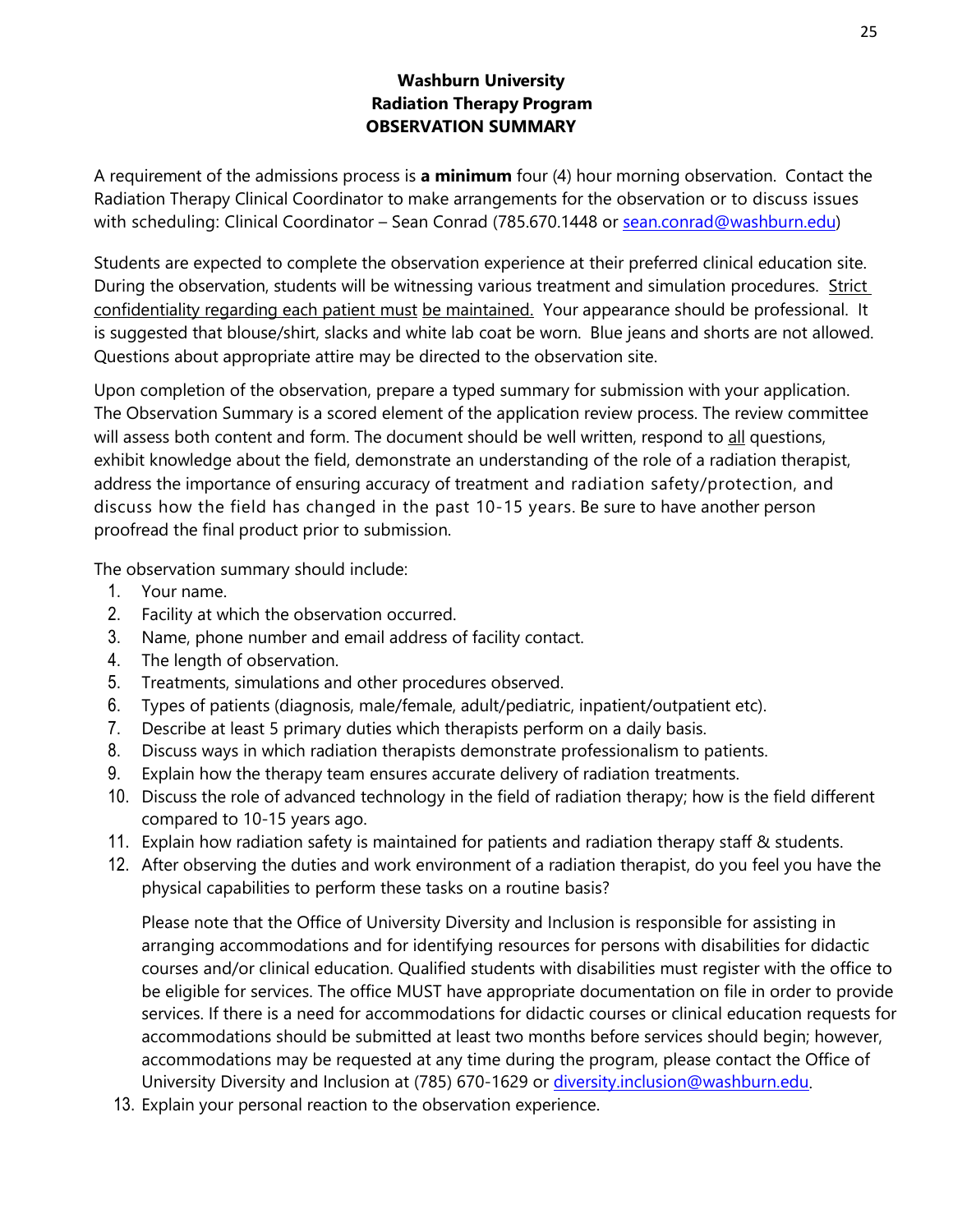# **Washburn University Radiation Therapy Program OBSERVATION EVALUATION FORM**

Prospective radiation therapy students are required to spend a minimum of four (4) hours in a clinical setting observing the functions of the Radiation Therapy department. The supervising therapist during the observation should complete this form at the conclusion of the observation.

The feedback provided on this form is **extremely** important to the application review committee. Please provide direct feedback that truly reflects the student's performance during the observation experience. Once completed, this form should be sealed in an envelope with the supervising radiation therapist's signature across the flap and given back to the candidate to submit with the other application materials.

If you have any questions or concerns please contact Sean Conrad at 785.670.1448 or sean.conrad@washburn.edu

| Student Name (Please Print):            |  |
|-----------------------------------------|--|
|                                         |  |
| Name of Oncology Center (Please Print): |  |

Date of Observation: Total Hours of Observation (Please Print): The Supervation (Please Print):

Based on your observation of and communication with the prospective student, please rate the following:

| <b>INITIATIVE</b> |                                                                                 | <b>LOW</b>          |                                     |                             | <b>HIGH</b> |
|-------------------|---------------------------------------------------------------------------------|---------------------|-------------------------------------|-----------------------------|-------------|
|                   | 1. Took the initiative to observe all treatments & related activities possible. | $1 \quad 2 \quad 3$ |                                     | $\overline{4}$              | .5          |
|                   | <b>PROFESSIONALISM</b>                                                          |                     |                                     |                             |             |
|                   | 1. Was polite and courteous in interactions with others.                        |                     |                                     | $2 \quad 3 \quad 4 \quad 5$ |             |
|                   | 2. Maintained appropriate decorum in the presence of patients.                  |                     | $1 2 3 4 5$                         |                             |             |
|                   | <b>COMMUNICATION</b>                                                            |                     |                                     |                             |             |
|                   | 1. Articulated questions or comments in an understandable manner.               |                     | $1 \quad 2 \quad 3 \quad 4 \quad 5$ |                             |             |
|                   | 2. Asked questions appropriate to the profession.                               | $\mathbf{1}$        | $2 \quad 3 \quad 4 \quad 5$         |                             |             |
|                   | <b>APPEARANCE</b>                                                               |                     |                                     |                             |             |
|                   | 1. Dressed appropriately for the work environment.                              |                     |                                     | $2 \quad 3 \quad 4 \quad 5$ |             |
|                   | 2. Displayed suitable hygiene.                                                  |                     | $1 \quad 2 \quad 3 \quad 4 \quad 5$ |                             |             |
|                   | <b>COMMENTS:</b>                                                                |                     |                                     |                             |             |
|                   | Name of RT(T) completing form.                                                  |                     |                                     |                             |             |

|                                     | Please Print |  |
|-------------------------------------|--------------|--|
| Signature of RT(T) completing form. |              |  |
|                                     |              |  |
| Email of RT(T) completing form.     |              |  |

Please Print

*This form shall be returned to the candidate in a sealed envelope with the supervising radiation therapist's signature across the flap. The candidate will mail this form, along with other application materials, to the radiation therapy program.*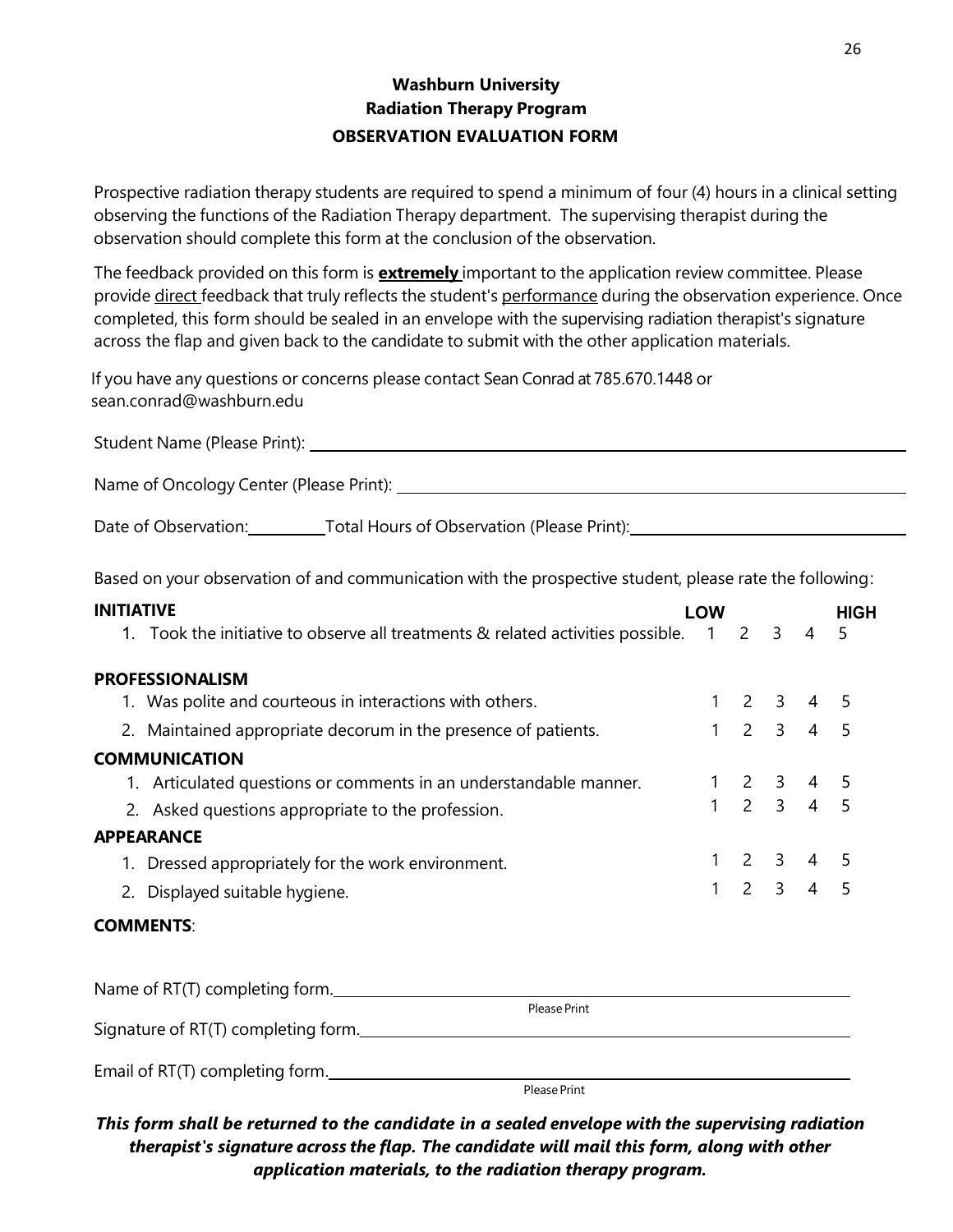Please read the following statements identifying the Essential Functions and answer the question at the end of the form. A radiation therapist must have sufficient strength and motor coordination required for the performance of the essential functions of a workday.

### **Mental/Concentration Demands: Candidates must be able to ……….**

- Concentrate for extended periods of time.
- Focus on a task for an extended period of time.
- Learn and retain new information.
- Apply theoretical concepts underlying the clinical practice of radiation oncology.

## **Manual Dexterity/Fine Motor: Candidates must be able to ……….**

- Stand, walk, crouch, stoop, bend, balance, twist at neck and waist, and reach/grasp above shoulders, in front of body, to sides of body, and below knees.
- Push and pull objects in excess of forty (40) pounds routinely, accessory equipment, wheelchairs and stretchers.
- Lift 10-40 pounds unassisted to approximately six (6) feet from the floor and to a height of six (6) feet. Objects lifted include but are not limited to blocks, patients, film cassettes, patient films/charts, electron cones, accessory devices, and positioning aids.
- Be independently mobile within a building and between buildings.
- Show sufficient balance to protect and assist patient(s).
- Push wheelchairs and stretcher from waiting areas to treatment, simulation, and nursing rooms.
- Transport, reposition, move, and assist in moving a dependent patient from a stretcher or wheelchair onto a table.
- Demonstrate strength, agility, and flexibility to manipulate and position a patient.
- Have endurance and attention to engage in 8 hours of patient treatment each day, 5 days a week.
- Demonstrate fine motor coordination/dexterity to be able to grasp, handle, hold, cut, push, pull, and feel.
- Work in confined spaces such as assisting patients in a bathroom or working in an office with several people.
- Have full use of hands, wrists, shoulders, and work standing on feet 80% of the time.
- Perform CPR.
- Apply personal protective equipment.

# **Visual & Hearing: Candidates must be able to ……….**

- Assess the patient's condition by asking questions, listening to responses, observing condition and behavior.
- Read typewritten, handwritten, and computer information.
- Visually evaluation simulation and portal images.
- Visually monitor patient via TV camera/monitor.
- Distinguish colors and opacity.
- Depth perception in judging distances and spatial relationships.
- Distinguish sounds and voices over background noise.
- Hear patient communications over auditory monitoring system.
- Hear patient and coworker in a darkened treatment/simulation room.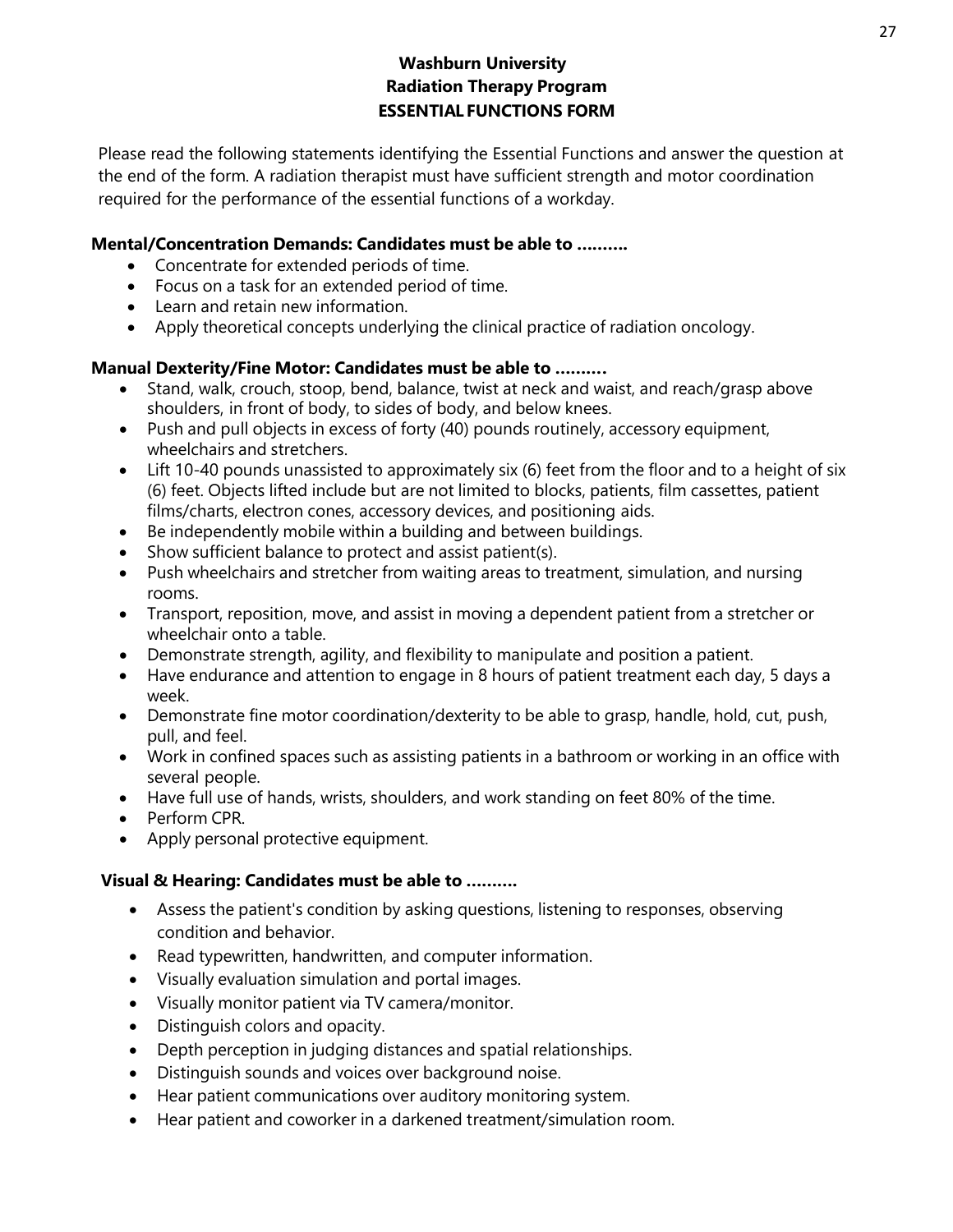# **Communication Skills: Candidate must be able to………**

- Audibly communicate with clarity in person to exchange accurate information on a one-toone basis, in a small group, large classroom setting, or large group.
- Communicate effectively in written and spoken English.
- Detect, interpret, and appropriately respond to verbal and non-verbal communication, acoustically generated signals (call bells, monitors, phones, alarms).
- Use therapeutic communication: attending, clarifying, coaching, and facilitating, and using and responding to nonverbal communication.
- Communicate effectively, efficiently and appropriately with peers, faculty, supervisors, other professionals, patients, and their significant others.
- Demonstrate sufficient observational skills to collect data on patient performance, and assure patient safety during treatment activities.
- Gather, analyze and correctly interpret information.

### **Exposures: Once accepted into the program, candidates may be exposed to….**

- Blood, body fluids, and infectious disease.
- Potentially hazardous magnetic fields, ionizing radiation, and radioactive materials.
- Electrical hazards.
- Moderate noise from mechanical equipment.
- Other hazardous materials, toxic substances, and irritating particles.

### **Personal Traits: Candidates must be able to frequently……….**

- Work within clinical environments, which involve exposure to persons with physical & mental disabilities; and to pain, grief, death, stress, communicable diseases, blood and body fluids, toxic substances, noxious odors and irritating particles.
- Work with a diverse patient population including persons of various ages, ethnic, racial, religious, alternative lifestyle, and socioeconomic backgrounds without prejudice or repulsion.
- Conduct oneself in accordance with professional ethics.
- Exhibit teamwork skills and a spirit of cooperation and respect for peers, faculty, supervisors and other professionals, patients and their significant others.
- Work around others and alone.
- Modify behavior/performance in the classroom or the clinic after feedback from the instructor or clinical supervisor.
- Show problem-solving ability sufficient to organize and complete multiple tasks accurately and within assigned periods.
- Independently initiate routine job tasks.
- Respond independently, effectively and quickly to an emergency.
- Maintain poise and flexibility in stressful or changing conditions.
- Deal with abstract and concrete variables, define problems, collect data, establish facts, and draw valid conclusions.
- Interpret instructions furnished in oral, written, diagrammatic or schedule form.
- Carry out detailed, simple to complex written or oral instructions.
- Comprehend medical records, documents, evaluations, manuals, journals, instructions in use and maintenance of equipment, safety rules, and procedures.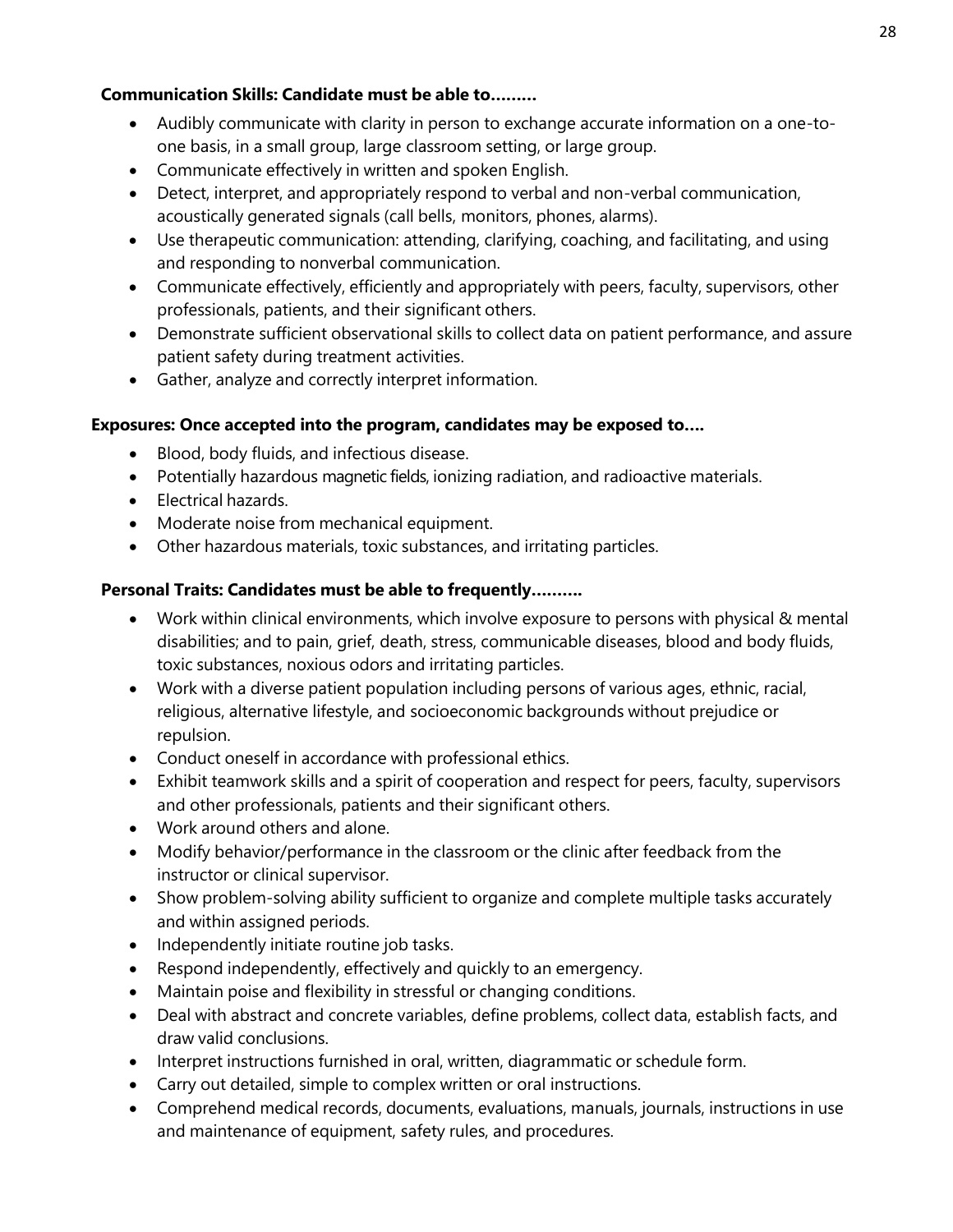- Interact compassionately and effectively with the sick or injured.
- Function safely, effectively and calmly in stressful situations.
- Prioritize multiple tasks.
- Maintain personal hygiene consistent with tasks.

Are you able to perform all of the identified Essential Functions with or without reasonable accommodations? **Yes No**

If there is a need for accommodations for didactic courses or clinical education it is encouraged that a request be submitted before services should begin, although requests for accommodations may be made at any time while in the program. All requests shall be submitted to the Office of University Diversity and Inclusion at (785) 670-1629 or [diversity.inclusion@washburn.edu](mailto:diversity.inclusion@washburn.edu).

| Applicant Name: (please print) |      |
|--------------------------------|------|
|                                |      |
| Applicant Signature            | Date |